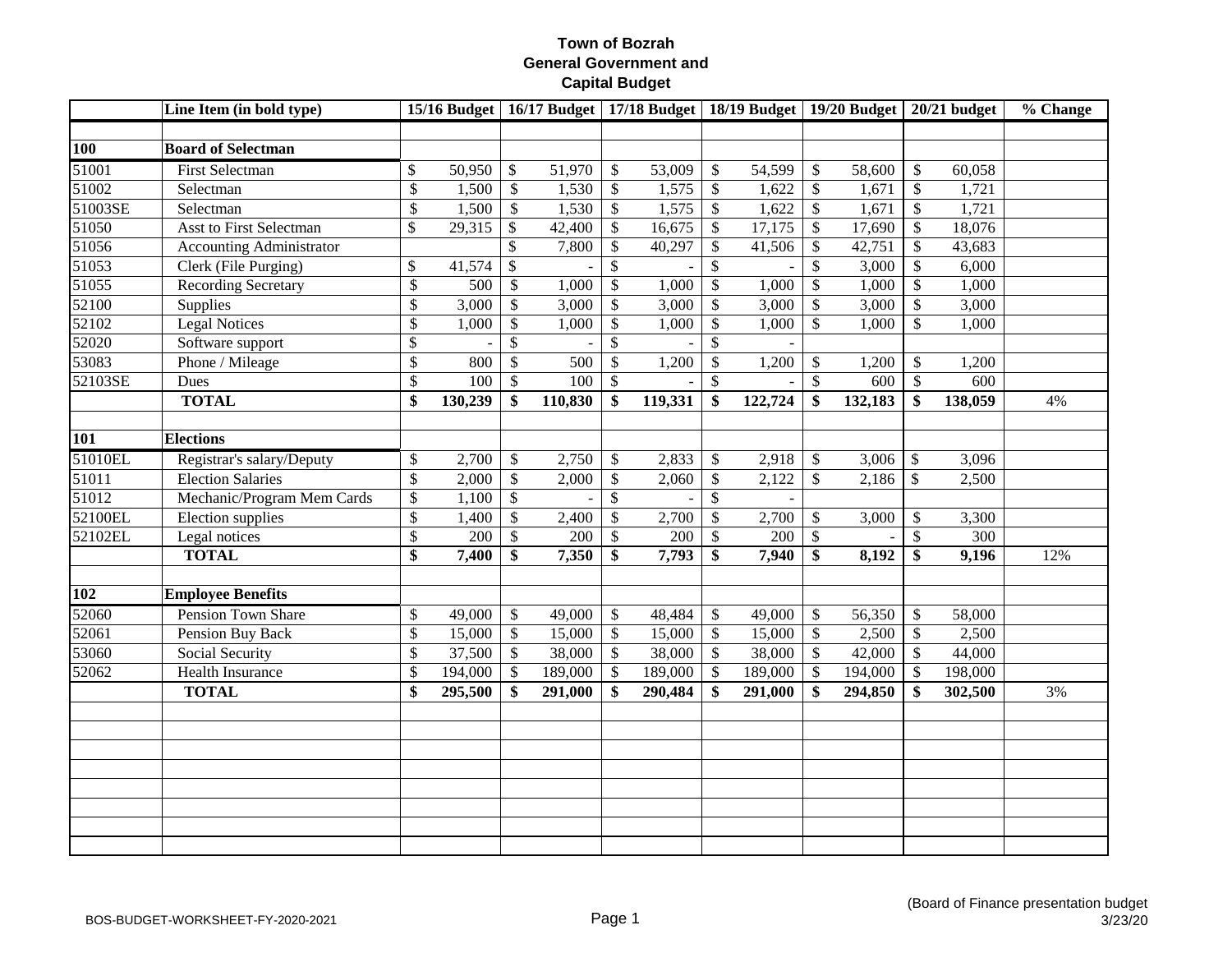|         | Line Item (in bold type)           |                         |                  |                           |        |                          |        |                           |                |                           |                |                           | 15/16 Budget   16/17 Budget   17/18 Budget   18/19 Budget   19/20 Budget   20/21 budget | % Change |
|---------|------------------------------------|-------------------------|------------------|---------------------------|--------|--------------------------|--------|---------------------------|----------------|---------------------------|----------------|---------------------------|-----------------------------------------------------------------------------------------|----------|
|         |                                    |                         |                  |                           |        |                          |        |                           |                |                           |                |                           |                                                                                         |          |
| 103     | <b>Registrars</b>                  |                         |                  |                           |        |                          |        |                           |                |                           |                |                           |                                                                                         |          |
| 51010   | Salaries                           | $\$$                    | 4,500            | \$                        | 4,590  | \$                       | 6,165  | \$                        | 6,350          | \$                        | 6,540          | \$                        | 6,736.20                                                                                |          |
| 51013   | Canvas                             |                         |                  |                           |        |                          |        |                           |                |                           |                | $\mathbb{S}$              | 200.00                                                                                  |          |
| 52100RG | Supplies                           | $\$$                    | 100              | $\$\,$                    | 100    | $\$$                     | 100    | $\boldsymbol{\mathsf{S}}$ | 100            | $\boldsymbol{\mathsf{S}}$ | 100            | $\mathcal{S}$             | 100                                                                                     |          |
| 52103   | Dues                               | $\overline{\$}$         | 150              | $\mathbb{S}$              | 150    | $\overline{\$}$          | 150    | $\mathcal{S}$             | 150            | $\mathcal{S}$             | 150            | $\mathcal{S}$             | 150                                                                                     |          |
| 52105   | Mileage                            | $\$$                    | 300              | $\mathbb{S}$              | 300    | $\mathbb{S}$             | 300    | $\mathcal{S}$             | 300            | $\mathcal{S}$             | 300            | $\boldsymbol{\mathsf{S}}$ | 300                                                                                     |          |
| 52109   | <b>Mandatory Training</b>          | \$                      |                  | \$                        | 4,200  | $\mathbb{S}$             | 440    | $\mathcal{S}$             | 440            | $\sqrt{3}$                | 440            | \$                        | 1,500                                                                                   |          |
| 52160   | Conferences                        | $\$$                    | 1,800            | \$                        | 500    | \$                       | 1,600  | \$                        | 1,600          | $\sqrt{3}$                | 1,600          | \$                        | 1,600                                                                                   |          |
|         | <b>TOTAL</b>                       | $\overline{\$}$         | 6,850            | \$                        | 9,840  | \$                       | 8,755  | \$                        | 8,940          | \$                        | 9,130          | \$                        | 10,586                                                                                  | 16%      |
|         |                                    |                         |                  |                           |        |                          |        |                           |                |                           |                |                           |                                                                                         |          |
| 104     | <b>Town Clerk</b>                  |                         |                  |                           |        |                          |        |                           |                |                           |                |                           |                                                                                         |          |
| 51008   | Town Clerk Salary                  | $\$$                    | 30,950           | \$                        | 31,570 | \$                       | 32,201 | \$                        | 33,167         | $\mathcal{S}$             | 34,163         | $\mathbb{S}$              | 35,187.89                                                                               |          |
| 51052   | <b>Town Clerk Assistant Salary</b> | $\overline{\mathbb{S}}$ | 1,700            | $\overline{\mathcal{L}}$  | 5,800  | $\mathbb{S}$             | 5,225  | $\boldsymbol{\mathsf{S}}$ | 2,900          | $\mathcal{S}$             | 5,200          | $\boldsymbol{\mathsf{S}}$ | 5,200                                                                                   |          |
| 52020TC | Computer Support & Service         | $\$$                    | 1,500            | $\boldsymbol{\mathsf{S}}$ | 1,500  | \$                       | 1,500  | $\mathcal{S}$             | 2,000          | $\sqrt{3}$                | 2,000          | $\mathcal{S}$             | 2,000                                                                                   |          |
| 52021TC | Software Lease (dir cap/imas)      | $\$$                    | 2,000            | \$                        | 3,000  | \$                       | 3,000  | $\mathcal{S}$             | 4,800          | $\sqrt{3}$                | 4,800          | $\mathcal{S}$             | 5,200                                                                                   |          |
| 52100TC | <b>Supplies/Dollar Accout</b>      | \$                      | 2,000            | $\mathsf{\$}$             | 2,500  | $\mathbb{S}$             | 2,500  | $\mathcal{S}$             | 3,000          | $\mathcal{S}$             | 1,000          | $\mathcal{S}$             | 1,000                                                                                   |          |
| 52102TC | <b>Legal Notices</b>               | $\$$                    | 1,200            | $\$$                      | 1,200  | \$                       | 1,200  | $\mathcal{S}$             | 1,500          | $\mathcal{S}$             | 1,500          | $\mathcal{S}$             | 1,500                                                                                   |          |
| 52103TC | Dues/Continuing Ed                 | $\mathbb{S}$            | 600              | $\mathcal{S}$             | 450    | $\mathbb{S}$             | 650    | $\mathcal{S}$             | 650            | $\sqrt{3}$                | 650            | $\mathcal{S}$             | 650                                                                                     |          |
| 52105TC | Mileage/Conferences                | $\mathbb{S}$            | 1,450            | \$                        | 1,450  | \$                       | 1,450  | $\mathcal{S}$             | 450            | $\mathcal{S}$             | 450            | $\mathcal{S}$             | 450                                                                                     |          |
| 53032   | Micro Film                         | $\$$                    | 1,000            | \$                        | 1,000  | \$                       | 1,500  | \$                        | 2,000          | $\boldsymbol{\mathsf{S}}$ | 1,000          | \$                        | 1,000                                                                                   |          |
| 53033   | Re-Do Land Records                 | $\overline{\$}$         | 350              | \$                        | 400    | \$                       | 500    | \$                        | 1,000          | $\sqrt{3}$                | 1,000          | $\mathcal{S}$             | 1,000                                                                                   |          |
| 53034   | <b>Re-Do Minutes Books</b>         | \$                      | 350              | $\$$                      | 400    | $\overline{\$}$          | 500    | $\boldsymbol{\mathsf{S}}$ | 500            | $\sqrt{3}$                | 500            | $\mathcal{S}$             | 500                                                                                     |          |
| 53035   | <b>Vital Statistics</b>            | \$                      | $\overline{300}$ | $\overline{\mathcal{S}}$  | 400    | $\overline{\mathcal{S}}$ | 500    | $\mathcal{S}$             | 1,000          | $\sqrt[6]{\frac{1}{2}}$   | 500            | $\overline{\mathcal{S}}$  | 500                                                                                     |          |
| 53036   | <b>State Fees &amp; Licenses</b>   | \$                      | 25,000           | $\$\,$                    | 26,000 | $\$$                     | 27,000 | $\mathcal{S}$             | 26,000         | $\boldsymbol{\mathsf{S}}$ | 26,000         | $\mathcal{S}$             | 26,000                                                                                  |          |
| 53039   | Records Preservation Grant         | $\overline{\$}$         | 3,000            | $\mathcal{S}$             | 4,000  | \$                       | 4,000  | $\boldsymbol{\mathsf{S}}$ | 4,500          | $\boldsymbol{\mathsf{S}}$ | 4,500          | $\mathcal{S}$             | 4,500                                                                                   |          |
|         | <b>TOTAL</b>                       | \$                      | 71,400           | \$                        | 79,670 | \$                       | 81,726 | \$                        | 83,467         | \$                        | 83,263         | $\mathbf{\$}$             | 84,688                                                                                  | 2%       |
|         |                                    |                         |                  |                           |        |                          |        |                           |                |                           |                |                           |                                                                                         |          |
| 105     | <b>Board of Finance</b>            |                         |                  |                           |        |                          |        |                           |                |                           |                |                           |                                                                                         |          |
| 51055BF | Secretary                          | $\$$                    | 350              | $\$\,$                    | 350    | $\$$                     | 350    | $\boldsymbol{\mathsf{S}}$ | 350            | $\boldsymbol{\mathsf{S}}$ | 350            | $\mathcal{S}$             | 350                                                                                     |          |
| 52100BF | <b>Supplies</b>                    | \$                      |                  | $\mathbb{S}$              | $\sim$ | $\mathbb{S}$             |        | $\mathcal{S}$             | $\blacksquare$ | $\mathcal{S}$             | $\blacksquare$ | $\mathbb{S}$              | $\sim$                                                                                  |          |
| 52102BF | Legal notices                      | \$                      | 100              | \$                        | 100    | \$                       | 100    | $\mathcal{S}$             | 100            | \$                        |                | $\mathcal{S}$             | $\sim$                                                                                  |          |
|         | <b>TOTAL</b>                       | \$                      | 450              | \$                        | 450    | \$                       | 450    | \$                        | 450            | \$                        | 350            | \$                        | 350                                                                                     | 0%       |
|         |                                    |                         |                  |                           |        |                          |        |                           |                |                           |                |                           |                                                                                         |          |
|         |                                    |                         |                  |                           |        |                          |        |                           |                |                           |                |                           |                                                                                         |          |
|         |                                    |                         |                  |                           |        |                          |        |                           |                |                           |                |                           |                                                                                         |          |
|         |                                    |                         |                  |                           |        |                          |        |                           |                |                           |                |                           |                                                                                         |          |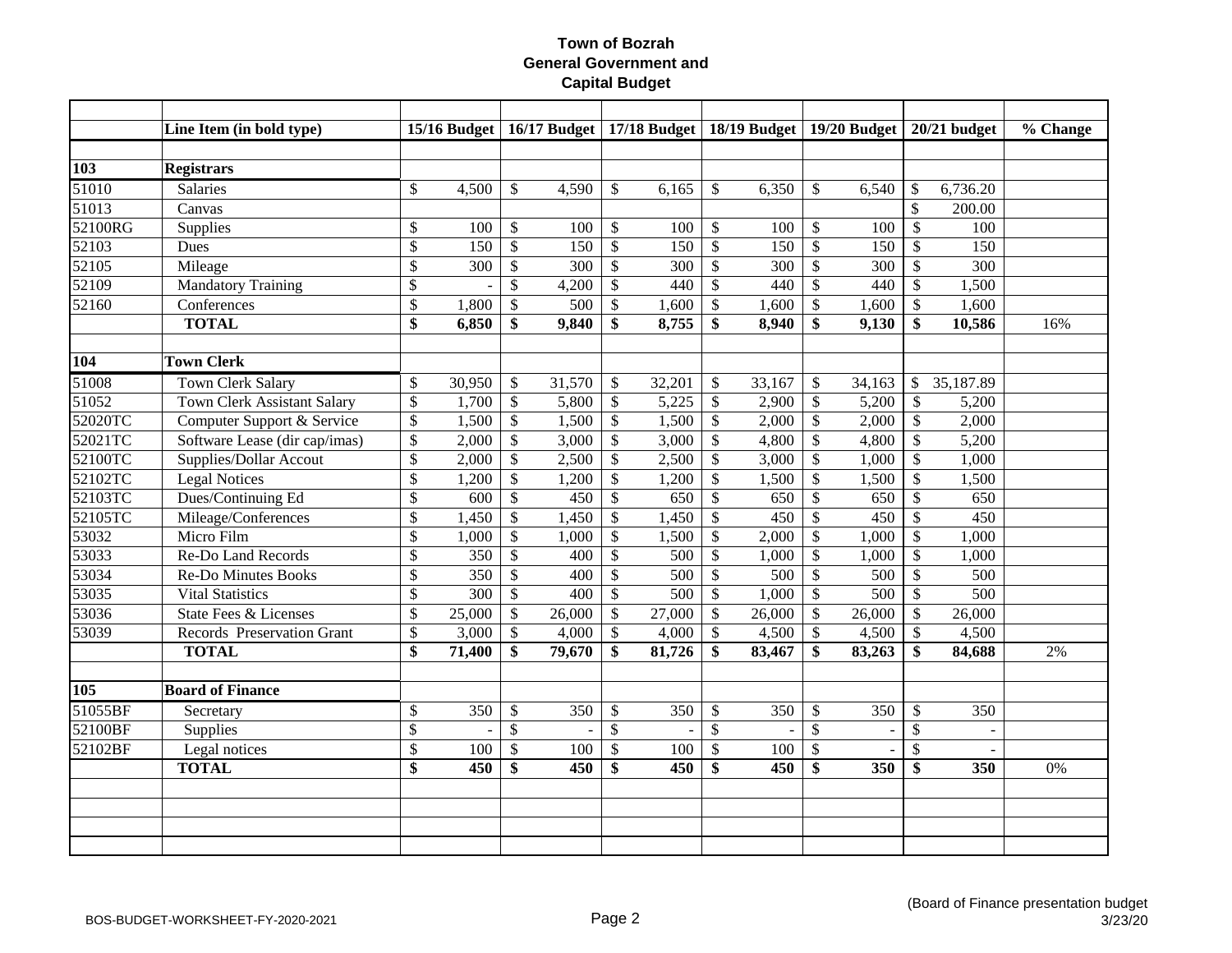|            | Line Item (in bold type)           |                           | 15/16 Budget |                          |        |                         | 16/17 Budget   17/18 Budget   18/19 Budget   19/20 Budget |                           |        |                           |        |                           | 20/21 budget | % Change |
|------------|------------------------------------|---------------------------|--------------|--------------------------|--------|-------------------------|-----------------------------------------------------------|---------------------------|--------|---------------------------|--------|---------------------------|--------------|----------|
|            |                                    |                           |              |                          |        |                         |                                                           |                           |        |                           |        |                           |              |          |
| <b>106</b> | <b>Assessor's Office</b>           |                           |              |                          |        |                         |                                                           |                           |        |                           |        |                           |              |          |
| 51003      | <b>Assessor Salary</b>             | \$                        | 14,635       | \$                       | 14,930 | \$                      | 15,228                                                    | $\mathcal{S}$             | 15,685 | $\mathcal{S}$             | 16,156 | $\mathbb{S}$              | 16,640.68    |          |
| 51004      | <b>Assessor Clerk Salary</b>       | \$                        | 20,682       | $\mathbb{S}$             | 21,095 | \$                      | 21,516                                                    | $\boldsymbol{\mathsf{S}}$ | 22,161 | $\boldsymbol{\mathsf{S}}$ | 24,588 | $\mathbb{S}$              | 25,325.64    |          |
| 51054AS    | Training                           | \$                        | 50           | $\mathcal{S}$            | 50     | \$                      |                                                           | $\mathcal{S}$             |        | $\boldsymbol{\mathsf{S}}$ |        |                           |              |          |
| 52020AS    | Computer Service (Quality)         | \$                        | 5,050        | \$                       | 4,500  | \$                      | 4,500                                                     | $\mathcal{S}$             | 5,000  | $\boldsymbol{\mathsf{S}}$ | 5,000  | $\boldsymbol{\mathsf{S}}$ | 4,750        |          |
| 52022AS    | <b>Software Support RMS</b>        | \$                        | 2,400        | \$                       | 2,400  | \$                      | 2,400                                                     | \$                        | 2,400  | $\boldsymbol{\mathsf{S}}$ | 2,400  | $\mathcal{S}$             | 7,200        |          |
| 52024AS    | Printing Invoices & Other          | \$                        | 1,000        | \$                       | 500    | \$                      | 1,000                                                     | \$                        | 1,000  | $\boldsymbol{\mathsf{S}}$ | 1,000  | $\mathcal{S}$             | 1,200        |          |
| 52025      | <b>Re-valuation Account</b>        | \$                        |              | \$                       | 17,000 | \$                      | 37,500                                                    | $\mathcal{S}$             |        | \$                        |        |                           |              |          |
| 52025AS    | <b>Increase Notices</b>            | $\overline{\$}$           | 200          | $\mathsf{\$}$            | 200    | \$                      | 200                                                       | $\mathcal{S}$             | 200    | $\mathcal{S}$             | 200    | $\mathcal{S}$             | 200          |          |
| 52027      | Re-Val P P/Prop Map Up-Date        | \$                        | 1,200        | $\mathcal{S}$            | 1,200  | \$                      | 1,200                                                     | $\boldsymbol{\mathsf{S}}$ | 1,200  | $\mathcal{S}$             | 1,200  | $\mathcal{S}$             | 1,200        |          |
| 52100AS    | Supplies                           | $\boldsymbol{\mathsf{S}}$ | 800          | $\overline{\mathcal{S}}$ | 800    | \$                      | 800                                                       | $\mathcal{S}$             | 800    | $\mathcal{S}$             | 800    | $\mathcal{S}$             | 800          |          |
| 52102AS    | Legal Notice                       | \$                        | 200          | \$                       | 200    | $\mathbb{S}$            | 200                                                       | $\mathcal{S}$             | 200    | $\boldsymbol{\mathsf{S}}$ |        |                           |              |          |
| 52104      | Books & Subscriptions              | \$                        | 300          | \$                       | 300    | \$                      | 300                                                       | $\mathcal{S}$             | 300    | $\sqrt{3}$                | 300    | $\mathcal{S}$             | 300          |          |
| 52105AS    | Mileage/Training                   | \$                        | 50           | \$                       | 50     | \$                      | 50                                                        | $\boldsymbol{\mathsf{S}}$ | 450    | $\mathcal{S}$             | 450    | $\mathcal{S}$             | 450          |          |
|            | <b>TOTAL</b>                       | \$                        | 46,567       | \$                       | 63,225 | \$                      | 84,894                                                    | \$                        | 49,396 | \$                        | 52,094 | \$                        | 58,066       | 11%      |
|            |                                    |                           |              |                          |        |                         |                                                           |                           |        |                           |        |                           |              |          |
| 107        | <b>Assesment Appeals</b>           |                           |              |                          |        |                         |                                                           |                           |        |                           |        |                           |              |          |
| 51005      | <b>Board of Assessment Appeals</b> | \$                        | 100          | \$                       | 100    | \$                      | 100                                                       | $\boldsymbol{\mathsf{S}}$ | 100    | $\mathcal{S}$             | 100    | $\mathcal{S}$             | 100          |          |
| 52100AA    | Supplies                           | \$                        | 50           | $\mathcal{S}$            | 50     | \$                      | 50                                                        | $\boldsymbol{\mathsf{S}}$ | 50     | $\mathcal{S}$             | 50     | $\mathcal{S}$             | 50           |          |
|            | <b>Total</b>                       | $\overline{\$}$           | 150          | \$                       | 150    | $\overline{\mathbf{s}}$ | 150                                                       | \$                        | 150    | \$                        | 150    | $\mathbf{\$}$             | 150          | 0%       |
|            |                                    |                           |              |                          |        |                         |                                                           |                           |        |                           |        |                           |              |          |
|            |                                    |                           |              |                          |        |                         |                                                           |                           |        |                           |        |                           |              |          |
| 108        | <b>Tax Collector</b>               |                           |              |                          |        |                         |                                                           |                           |        |                           |        |                           |              |          |
| 51006      | <b>Tax Collector Salary</b>        | \$                        | 25,913       | $\mathcal{S}$            | 26,430 | \$                      | 26,958                                                    | \$                        | 27,767 | $\mathcal{S}$             | 28,600 | $\mathcal{S}$             | 29,458       |          |
| 51052TX    | <b>Tax Collector Assist Salary</b> | \$                        | 500          | $\mathbb{S}$             | 500    | \$                      | 500                                                       | $\mathcal{S}$             | 1,500  | $\sqrt{3}$                | 1,500  | $\mathcal{S}$             | 5,200        |          |
| 52020TX    | Computer Support & Service         | \$                        | 2,500        | \$                       | 6,000  | $\mathcal{S}$           | 7,000                                                     | $\mathbb{S}$              | 7,000  | $\sqrt{3}$                | 7,000  | $\mathcal{S}$             | 3,500        |          |
| 52024TX    | Printing Invoices & Others         | \$                        | 3,000        | \$                       | 3,000  | \$                      | 3,000                                                     | $\boldsymbol{\mathsf{S}}$ | 3,000  | $\mathcal{S}$             | 3,000  | $\boldsymbol{\mathsf{S}}$ | 2,000        |          |
| 52100TX    | Supplies                           | \$                        | 600          | \$                       | 600    | \$                      | 600                                                       | $\mathcal{S}$             | 600    | $\boldsymbol{\mathsf{S}}$ | 600    | $\mathcal{S}$             | 600          |          |
| 52102TX    | Legal Notice                       | \$                        | 1,200        | \$                       | 1,500  | \$                      | 1,500                                                     | $\boldsymbol{\mathsf{S}}$ | 1,500  | $\boldsymbol{\mathsf{S}}$ | 1,500  | $\mathcal{S}$             | 1,500        |          |
| 52103TX    | Dues                               | \$                        | 200          | \$                       | 200    | \$                      | 200                                                       | \$                        | 200    | $\mathcal{S}$             | 200    | $\mathcal{S}$             | 200          |          |
| 52105TX    | Mileage                            | \$                        | 250          | \$                       | 200    | \$                      | 200                                                       | $\boldsymbol{\mathsf{S}}$ | 200    | $\mathcal{S}$             | 200    | $\mathcal{S}$             | 300          |          |
| 54001      | Rate Book                          | $\mathbb{S}$              | 600          | \$                       | 600    | $\mathbb{S}$            | 600                                                       | $\mathcal{S}$             | 600    | $\sqrt{3}$                | 600    | $\mathcal{S}$             | 600          |          |
| 54002      | Web Hosting QDS                    |                           |              | \$                       | 500    | $\mathbb{S}$            | 600                                                       | $\boldsymbol{\mathsf{S}}$ | 600    | $\sqrt{3}$                | 600    | $\mathcal{S}$             | 625          |          |
|            | <b>TOTAL</b>                       | \$                        | 34,763       | \$                       | 39,530 | \$                      | 41,158                                                    | \$                        | 42,967 | \$                        | 43,800 | \$                        | 43,983       | 0%       |
|            |                                    |                           |              |                          |        |                         |                                                           |                           |        |                           |        |                           |              |          |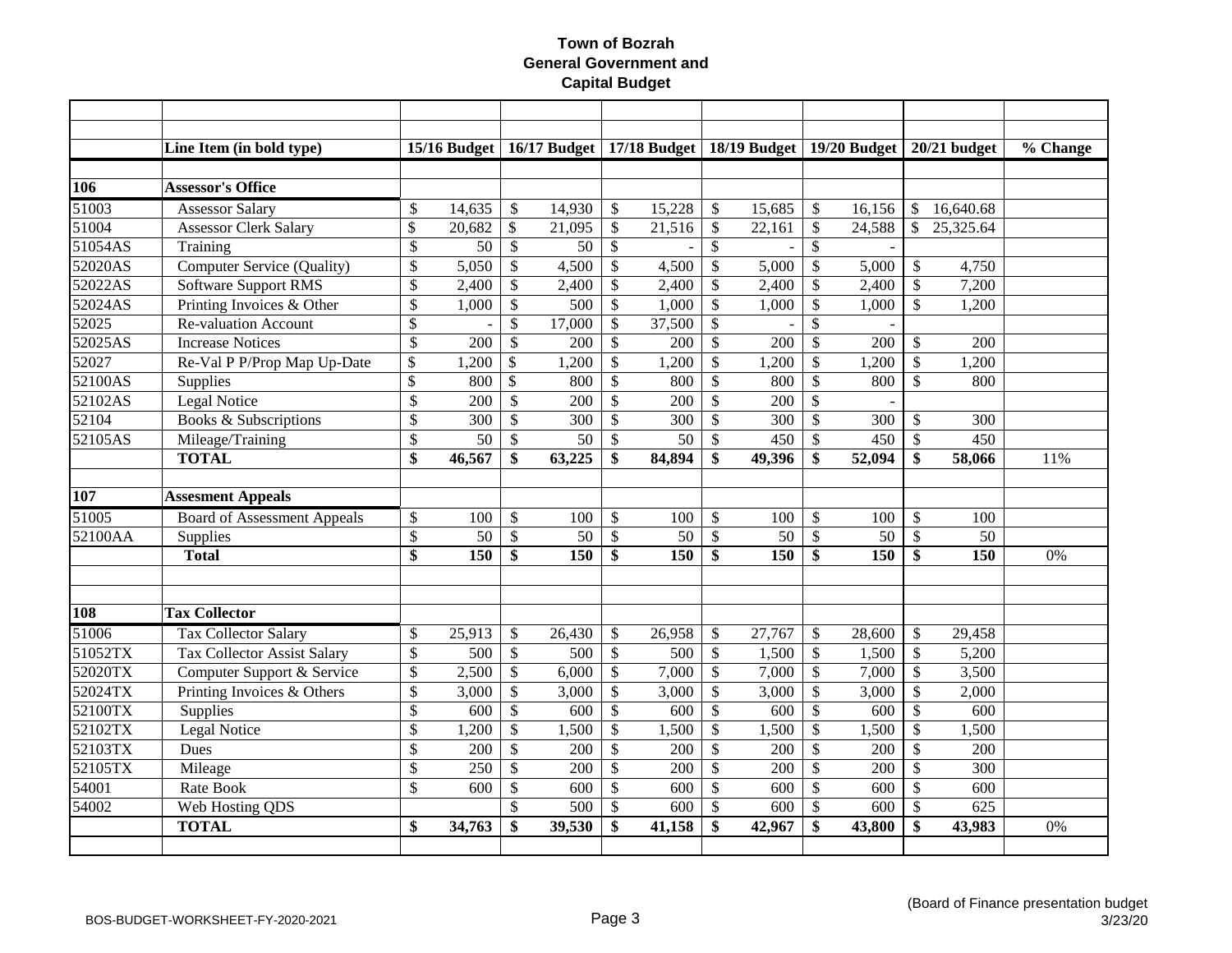|                  | Line Item (in bold type)         |                 | 15/16 Budget |                           |          |                          | 16/17 Budget   17/18 Budget   18/19 Budget   19/20 Budget |                           |                |                           |        |                           | $20/21$ budget | % Change |
|------------------|----------------------------------|-----------------|--------------|---------------------------|----------|--------------------------|-----------------------------------------------------------|---------------------------|----------------|---------------------------|--------|---------------------------|----------------|----------|
|                  |                                  |                 |              |                           |          |                          |                                                           |                           |                |                           |        |                           |                |          |
| <b>109</b>       | <b>Legal Fees - Town Counsel</b> |                 |              |                           |          |                          |                                                           |                           |                |                           |        |                           |                |          |
| 52001            | Conway & Londregan               | \$              | 8,000        | $\mathbb{S}$              | 10,000   | $\mathbb{S}$             | 10,000                                                    | $\mathcal{S}$             | 10,000         | $\mathbb{S}$              | 10,000 | $\mathcal{S}$             | 15,000         |          |
|                  | Shipman & Goodwin                |                 |              |                           |          |                          |                                                           |                           |                |                           |        |                           |                |          |
| 109              | Cohen & Wolf (Clearview)         | \$              | 1,000        | $\boldsymbol{\mathsf{S}}$ | $\equiv$ | \$                       | $\blacksquare$                                            | $\boldsymbol{\mathsf{S}}$ | $\blacksquare$ |                           |        |                           |                |          |
|                  | <b>TOTAL</b>                     | \$              | 9,000        | \$                        | 10,000   | \$                       | 10,000                                                    | \$                        | 10,000         | \$                        | 10,000 | \$                        | 15,000         | 50%      |
|                  |                                  |                 |              |                           |          |                          |                                                           |                           |                |                           |        |                           |                |          |
| <b>110</b>       | <b>Treasurer</b>                 |                 |              |                           |          |                          |                                                           |                           |                |                           |        |                           |                |          |
| 51007            | <b>Treasurer Salary</b>          | \$              | 6,772        | \$                        | 6,910    | \$                       | 7,048                                                     | \$                        | 7,259          | $\mathcal{S}$             | 7,477  | $\mathbb{S}$              | 7,701          |          |
| 52100TR          | Supplies                         | $\overline{\$}$ | 100          | $\mathcal{S}$             | 100      | $\overline{\mathcal{S}}$ | 100                                                       | $\mathcal{S}$             | 100            | $\sqrt{3}$                | 100    | $\mathcal{S}$             | 100            |          |
|                  | <b>TOTAL</b>                     | \$              | 6,872        | \$                        | 7,010    | \$                       | 7,148                                                     | \$                        | 7,359          | \$                        | 7,577  | \$                        | 7,801          | 3%       |
|                  |                                  |                 |              |                           |          |                          |                                                           |                           |                |                           |        |                           |                |          |
| $\overline{111}$ | <b>Probate Court</b>             |                 |              |                           |          |                          |                                                           |                           |                |                           |        |                           |                |          |
| 52075            | Probate Court Appropriation      | \$              | 1,910        | $\mathcal{S}$             | 2,100    | \$                       | 2,100                                                     | $\mathcal{S}$             | 2,100          | $\mathcal{S}$             | 2,100  | $\mathcal{S}$             | 2,100          |          |
|                  | <b>TOTAL</b>                     | \$              | 1,910        | \$                        | 2,100    | \$                       | 2,100                                                     | \$                        | 2,100          | \$                        | 2,100  | $\boldsymbol{\mathsf{s}}$ | 2,100          | 0%       |
|                  |                                  |                 |              |                           |          |                          |                                                           |                           |                |                           |        |                           |                |          |
|                  |                                  |                 |              |                           |          |                          |                                                           |                           |                |                           |        |                           |                |          |
| 112              | <b>Auditor</b>                   |                 |              |                           |          |                          |                                                           |                           |                |                           |        |                           |                |          |
| 52002            | Fees                             | \$              | 16,000       | \$                        | 21,500   | \$                       | 21,500                                                    | \$                        | 21,500         | $\sqrt[6]{\frac{1}{2}}$   | 21,500 | \$                        | 24,000         |          |
| 52012            | Fields Services(pre-audit)       | \$              | 2,600        | $\mathbb{S}$              | 2,600    | \$                       | 2,600                                                     | $\boldsymbol{\mathsf{S}}$ | 2,600          | $\boldsymbol{\mathsf{S}}$ | 2,600  | $\mathcal{S}$             | 3,500          |          |
|                  | <b>TOTAL</b>                     | $\overline{\$}$ | 18,600       | $\overline{\$}$           | 24,100   | \$                       | 24,100                                                    | \$                        | 24,100         | \$                        | 24,100 | \$                        | 27,500         | 14%      |
|                  |                                  |                 |              |                           |          |                          |                                                           |                           |                |                           |        |                           |                |          |
| $\overline{113}$ | <b>Office Equipment</b>          |                 |              |                           |          |                          |                                                           |                           |                |                           |        |                           |                |          |
| 52024            | <b>Copier Lease</b>              | \$              | 3,500        | $\mathbb{S}$              | 3,500    | \$                       | 3,750                                                     | $\boldsymbol{\mathsf{S}}$ | 4,100          | $\boldsymbol{\mathsf{S}}$ | 4,100  | $\mathcal{S}$             | 4,100          |          |
| 52107            | Paper                            | \$              | 600          | $\mathbb{S}$              | 600      | $\$$                     | 600                                                       | $\mathcal{S}$             | 600            | $\mathcal{S}$             | 600    | $\mathcal{S}$             | 600            |          |
| 53008            | Fax Supplies                     | \$              |              | $\overline{\mathcal{S}}$  |          | $\overline{\$}$          |                                                           | $\mathcal{S}$             |                |                           |        |                           |                |          |
| 53009            | Postage Meter Lease              | \$              | 1,000        | $\mathcal{S}$             | 1,000    | $\mathbb{S}$             | 1,000                                                     | $\mathcal{S}$             | 1,000          | $\sqrt{3}$                | 1,000  | $\mathcal{S}$             | 1,100          |          |
| 52101            | Postage                          | \$              | 4,000        | $\mathbb{S}$              | 3,500    | $\mathbb{S}$             | 3,600                                                     | $\mathcal{S}$             | 3,600          | $\sqrt{3}$                | 3,600  | $\mathcal{S}$             | 3,600          |          |
| 52100OE          | Office Supplies                  | \$              | 600          | $\mathsf{\$}$             | 600      | $\mathsf{\$}$            | 1,200                                                     | $\mathcal{S}$             | 1,200          | $\sqrt{3}$                | 1,200  | $\mathcal{S}$             | 1,200          |          |
| 53013            | <b>IT Support</b>                | \$              | 9,000        | $\mathsf{\$}$             | 10,000   | $\mathbb{S}$             | 10,000                                                    | $\mathcal{S}$             | 13,680         | $\sqrt{3}$                | 13,760 | $\boldsymbol{\mathsf{S}}$ | 13,760         |          |
| 52021            | <b>Equipment Lease</b>           |                 |              | $\mathcal{S}$             | 5,100    | \$                       |                                                           | $\mathcal{S}$             |                |                           |        |                           |                |          |
|                  | <b>TOTAL</b>                     | \$              | 18,700       | \$                        | 24,300   | \$                       | 20,150                                                    | \$                        | 24,180         | \$                        | 24,260 | \$                        | 24,360         | 0%       |
|                  |                                  |                 |              |                           |          |                          |                                                           |                           |                |                           |        |                           |                |          |
|                  |                                  |                 |              |                           |          |                          |                                                           |                           |                |                           |        |                           |                |          |
|                  |                                  |                 |              |                           |          |                          |                                                           |                           |                |                           |        |                           |                |          |
|                  |                                  |                 |              |                           |          |                          |                                                           |                           |                |                           |        |                           |                |          |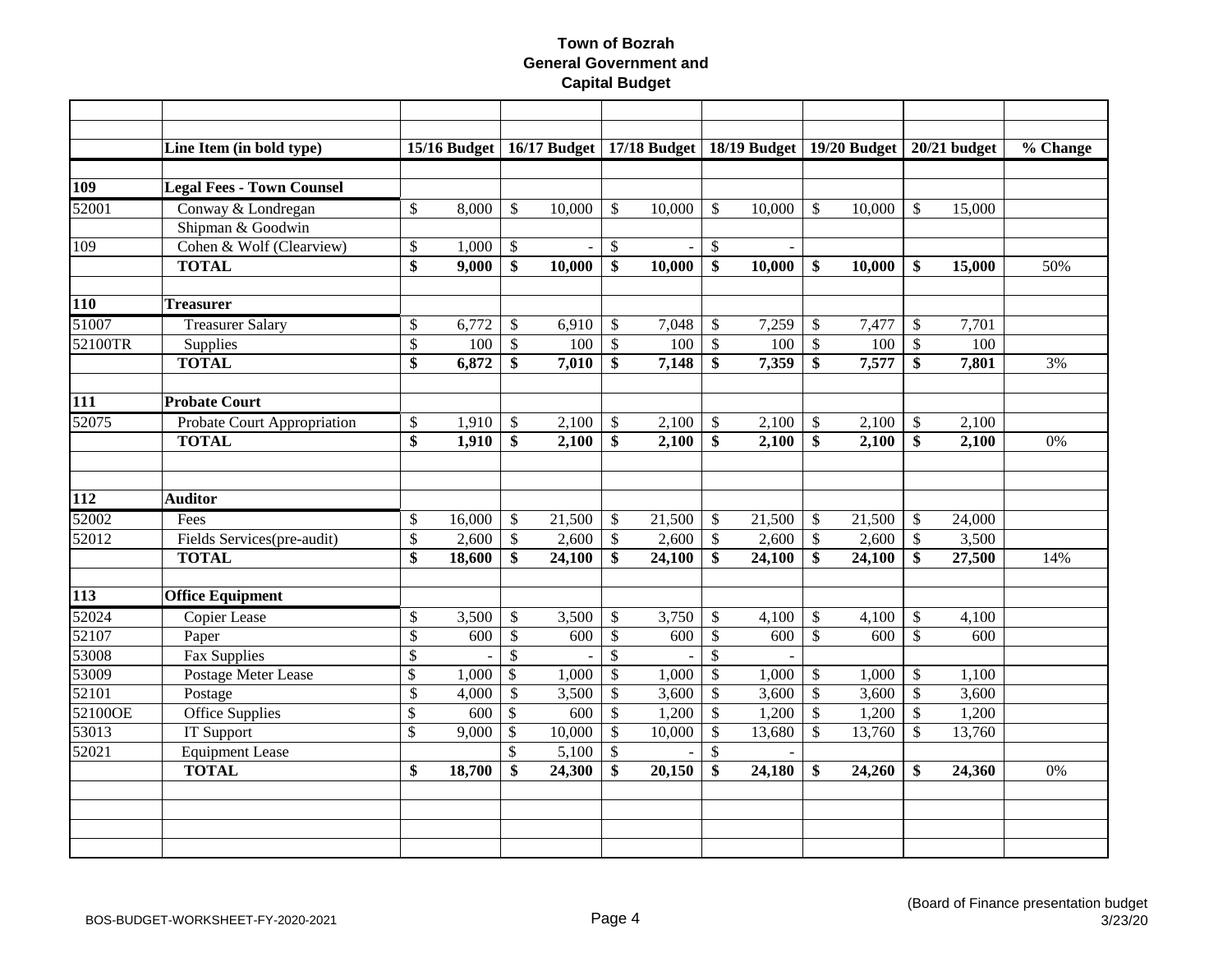|                  | Line Item (in bold type)               |                 | $15/16$ Budget |                 |        |                           | 16/17 Budget   17/18 Budget   18/19 Budget   19/20 Budget   20/21 budget |                           |        |                           |        |                           |        | $\overline{\%}$ Change |
|------------------|----------------------------------------|-----------------|----------------|-----------------|--------|---------------------------|--------------------------------------------------------------------------|---------------------------|--------|---------------------------|--------|---------------------------|--------|------------------------|
|                  |                                        |                 |                |                 |        |                           |                                                                          |                           |        |                           |        |                           |        |                        |
| 114              | <b>Town Hall Operations</b>            |                 |                |                 |        |                           |                                                                          |                           |        |                           |        |                           |        |                        |
| 52005            | Fuel oil                               | \$              | 3,000          | \$              | 3,000  | \$                        | 3,000                                                                    | \$                        | 3,000  | \$                        | 3,000  | $\mathcal{S}$             | 3,000  |                        |
| 52006            | Water                                  | \$              | 275            | \$              | 275    | \$                        | 275                                                                      | $\mathcal{S}$             | 275    | $\boldsymbol{\mathsf{S}}$ | 300    | $\mathcal{S}$             | 300    |                        |
| 52007            | Electric                               | \$              | 11,000         | \$              | 8,500  | \$                        | 8,500                                                                    | \$                        | 8,950  | $\mathcal{S}$             | 12,200 | $\mathcal{S}$             | 12,200 |                        |
| 52008            | Telephone/Internet                     | \$              | 4,700          | \$              | 3,100  | \$                        | 3,700                                                                    | $\mathcal{S}$             | 3,700  | $\boldsymbol{\mathsf{S}}$ | 5,200  | $\mathcal{S}$             | 5,500  |                        |
| 52009            | <b>Alarm Mon/Elevator Service</b>      | $\overline{\$}$ | 4,200          | $\overline{\$}$ | 2,500  | \$                        | 3,500                                                                    | $\mathcal{S}$             | 4,200  | $\mathcal{S}$             | 6,200  | $\mathcal{S}$             | 6,200  |                        |
| 52010            | Trash                                  | \$              | 450            | $\mathcal{S}$   | 450    | \$                        | 450                                                                      | $\mathcal{S}$             | 450    | $\mathcal{S}$             | 450    | $\mathcal{S}$             |        |                        |
| 52100TH          | Supplies                               | \$              | 3,000          | $\mathbb{S}$    | 3,500  | $\mathbb{S}$              | 3,500                                                                    | $\mathcal{S}$             | 3,500  | $\mathcal{S}$             | 2,750  | $\mathcal{S}$             | 2,750  |                        |
| 53016            | <b>Building Maintenance</b>            | \$              | 4,500          | $\mathbb{S}$    | 4,800  | \$                        | 8,500                                                                    | \$                        | 8,500  | $\mathcal{S}$             | 6,500  | $\mathcal{S}$             | 6,500  |                        |
| 53021            | Custodial person                       | \$              | 4,300          | $\mathbb{S}$    | 4,700  | \$                        | 4,700                                                                    | $\mathcal{S}$             | 4,300  | $\mathcal{S}$             | 4,300  | $\mathcal{S}$             | 4,500  |                        |
|                  | <b>TOTAL</b>                           | \$              | 35,425         | \$              | 30,825 | \$                        | 36,125                                                                   | \$                        | 36,875 | \$                        | 40,900 | $\mathbf{\$}$             | 40,950 | 0%                     |
|                  |                                        |                 |                |                 |        |                           |                                                                          |                           |        |                           |        |                           |        |                        |
| $\overline{115}$ | <b>Building Official</b>               |                 |                |                 |        |                           |                                                                          |                           |        |                           |        |                           |        |                        |
| 51033            | Salary                                 | \$              | 27,690         | $\mathcal{S}$   | 12,850 | \$                        | 13,107                                                                   | $\mathcal{S}$             | 13,500 | <sup>\$</sup>             | 13,905 | $\mathcal{S}$             | 14,322 |                        |
| 51034            | <b>Building Official Support Staff</b> | $\mathcal{S}$   |                | $\mathcal{S}$   |        | \$                        |                                                                          | $\mathcal{S}$             | 5,000  | $\boldsymbol{\mathsf{S}}$ | 2,500  | $\mathcal{S}$             |        |                        |
| 52161            | Education                              | $\mathcal{S}$   | 400            | $\mathcal{S}$   | 400    | $\mathcal{S}$             | 400                                                                      | $\mathbb{S}$              | 400    | $\boldsymbol{\mathsf{S}}$ | 400    | $\mathbb{S}$              | 400    |                        |
| 52100BO          | Supplies                               | \$              | 400            | $\mathcal{S}$   | 400    | \$                        | 400                                                                      | $\mathcal{S}$             | 800    | $\mathcal{S}$             | 800    | $\mathcal{S}$             | 800    |                        |
|                  | <b>TOTAL</b>                           | \$              | 28,490         | \$              | 13,650 | \$                        | 13,907                                                                   | \$                        | 19,700 | \$                        | 17,605 | \$                        | 15,522 | $-12%$                 |
|                  |                                        |                 |                |                 |        |                           |                                                                          |                           |        |                           |        |                           |        |                        |
|                  |                                        |                 |                |                 |        |                           |                                                                          |                           |        |                           |        |                           |        |                        |
|                  |                                        |                 |                |                 |        |                           |                                                                          |                           |        |                           |        |                           |        |                        |
| 116              | <b>Planning and Zoning</b>             |                 |                |                 |        |                           |                                                                          |                           |        |                           |        |                           |        |                        |
| 51036            | <b>ZEO</b>                             | \$              | 1,895          | \$              | 1,935  | \$                        | 1,973                                                                    | \$                        | 3,000  | $\mathcal{S}$             | 3,090  | $\mathcal{S}$             | 12,500 |                        |
| 51055PZ          | R/T Secretary                          | \$              | 600            | $\mathbb{S}$    | 600    | $\mathcal{S}$             | 600                                                                      | $\mathcal{S}$             | 600    | $\mathcal{S}$             | 100    | $\mathcal{S}$             | 100    |                        |
| 52043            | <b>SECCOG Planner</b>                  | \$              | 17,000         | $\mathbb{S}$    | 15,000 | \$                        | 17,000                                                                   | $\mathcal{S}$             | 14,000 | $\mathcal{S}$             | 15,000 | $\boldsymbol{\mathsf{S}}$ | 15,000 |                        |
| 52102PZ          | Legal Notice                           | \$              | 800            | \$              | 800    | \$                        | 800                                                                      | $\mathcal{S}$             | 800    | $\mathcal{S}$             | 1,300  | $\mathcal{S}$             | 1,300  |                        |
| 52100PZ          | Supplies                               | \$              |                | \$              |        | \$                        |                                                                          |                           |        |                           |        |                           |        |                        |
|                  | <b>TOTAL</b>                           | $\overline{\$}$ | 20,295         | \$              | 18,335 | \$                        | 20,373                                                                   | \$                        | 18,400 | -\$                       | 19,490 | \$                        | 28,900 | 48%                    |
|                  |                                        |                 |                |                 |        |                           |                                                                          |                           |        |                           |        |                           |        |                        |
| 117              | <b>ZBA</b>                             |                 |                |                 |        |                           |                                                                          |                           |        |                           |        |                           |        |                        |
| 52102ZB          | <b>Legal Notices</b>                   | \$              | 1,000          | \$              | 1,000  | \$                        | 1,000                                                                    | $\mathcal{S}$             | 1,000  | $\mathcal{S}$             | 1,000  | $\mathcal{S}$             | 1,000  |                        |
| 51056ZB          | <b>Recording Secretary</b>             | \$              | 100            | $\$\,$          | 100    | $\boldsymbol{\mathsf{S}}$ | 100                                                                      | $\boldsymbol{\mathsf{S}}$ | 100    | $\sqrt[6]{\frac{1}{2}}$   | 100    | $\mathcal{S}$             | 100    |                        |
|                  | <b>TOTAL</b>                           | \$              | 1,100          | \$              | 1,100  | \$                        | 1,100                                                                    | \$                        | 1,100  | $\mathbf{s}$              | 1,100  | $\mathbf{\$}$             | 1,100  | 0%                     |
|                  |                                        |                 |                |                 |        |                           |                                                                          |                           |        |                           |        |                           |        |                        |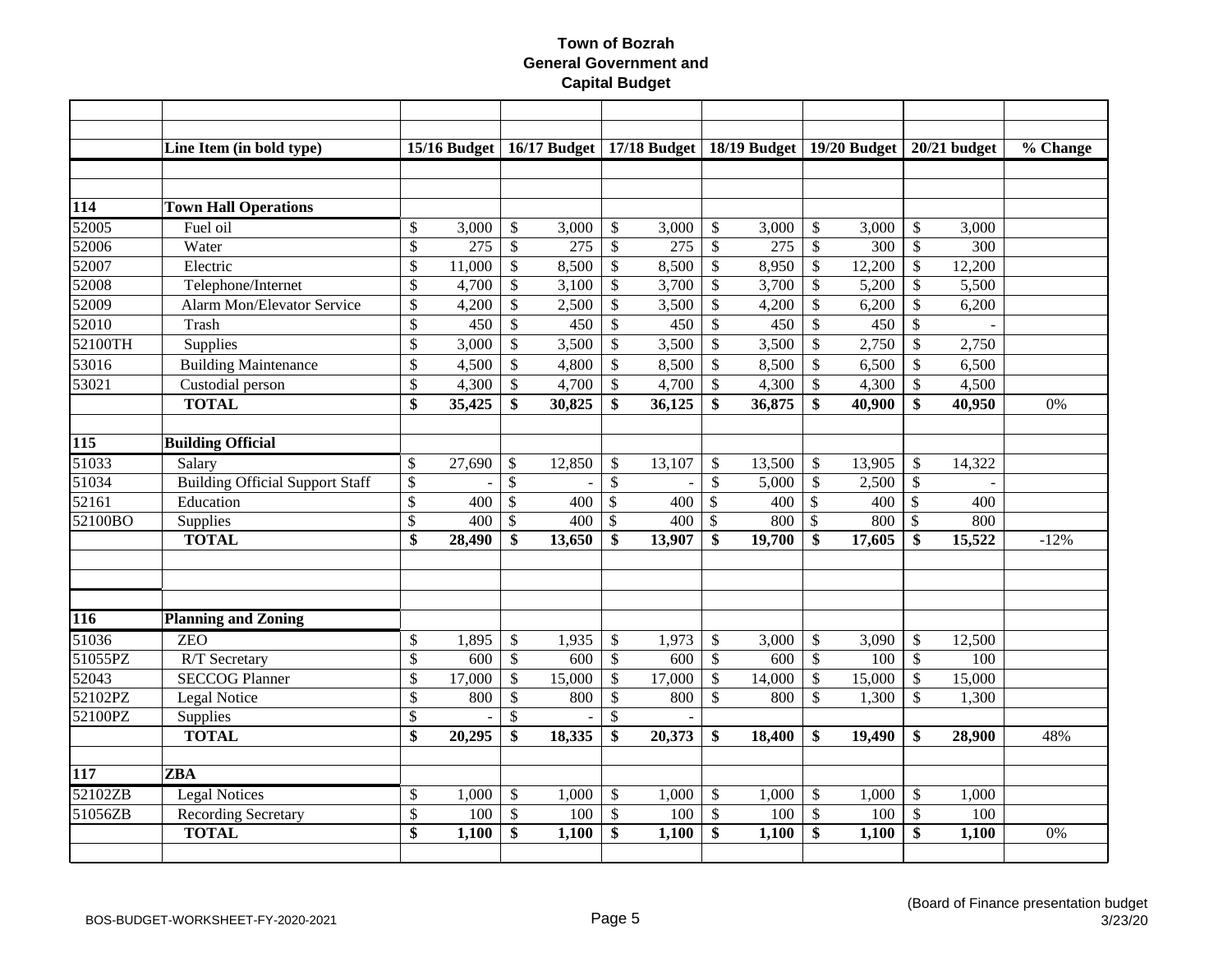|                  | Line Item (in bold type)       |               |         |                           |         |              |         |                           | 15/16 Budget   16/17 Budget   17/18 Budget   18/19 Budget   19/20 Budget |                           |         |               | $20/21$ budget | $\overline{\%}$ Change |
|------------------|--------------------------------|---------------|---------|---------------------------|---------|--------------|---------|---------------------------|--------------------------------------------------------------------------|---------------------------|---------|---------------|----------------|------------------------|
|                  |                                |               |         |                           |         |              |         |                           |                                                                          |                           |         |               |                |                        |
| 118              | <b>IWCC</b>                    |               |         |                           |         |              |         |                           |                                                                          |                           |         |               |                |                        |
| 51037            | <b>Wetlands Enforcement</b>    | $\$$          | 1,895   | $\boldsymbol{\mathsf{S}}$ | 1,935   | \$           | 1,973   | $\mathcal{S}$             | 3,000                                                                    | $\boldsymbol{\mathsf{S}}$ | 3,090   | $\mathcal{S}$ | 12,500         |                        |
| 51055            | <b>Recording Secretary</b>     | \$            | 600     | $\mathbb{S}$              | 800     | $\mathbb{S}$ | 800     | $\mathcal{S}$             | 800                                                                      | $\mathcal{S}$             | 800     | $\mathcal{S}$ | 800            |                        |
| 52043IW          | <b>SECOG Planner</b>           | \$            | 12,000  | \$                        | 10,000  | \$           | 10,000  | $\mathcal{S}$             | 10,000                                                                   | \$                        | 12,000  | \$            | 12,500         |                        |
| 52102IW          | <b>Legal Notices</b>           | \$            | 800     | \$                        | 800     | \$           | 800     | $\mathcal{S}$             | 1,000                                                                    | \$                        | 1,000   | $\mathcal{S}$ | 1,000          |                        |
|                  | <b>TOTAL</b>                   | \$            | 15,295  | \$                        | 13,535  | \$           | 13,573  | \$                        | 14,800                                                                   | \$                        | 16,890  | \$            | 26,800         | 59%                    |
| <b>119</b>       | <b>Miscellaneous</b>           |               |         |                           |         |              |         |                           |                                                                          |                           |         |               |                |                        |
| 52003            | Engineering                    | \$            | 5,000   | $\mathcal{S}$             | 5,000   | \$           | 5,000   | $\mathcal{S}$             | 7,500                                                                    | $\mathcal{S}$             | 7,500   | $\mathcal{S}$ | 10,000         |                        |
| 52050            | Insurance & Bonds              | \$            | 43,000  | $\boldsymbol{\mathsf{S}}$ | 44,500  | $\$$         | 47,000  | $\boldsymbol{\mathsf{S}}$ | 47,000                                                                   | $\boldsymbol{\mathsf{S}}$ | 47,000  | $\mathcal{S}$ | 51,500         |                        |
| 53072            | <b>Uncas Health District</b>   | \$            | 17,500  | $\mathcal{S}$             | 17,500  | \$           | 17,500  | \$                        | 17,500                                                                   | $\mathcal{S}$             | 17,500  | $\mathcal{S}$ | 17,500         |                        |
| 53090            | <b>Sewer Additional Approp</b> | \$            |         | \$                        |         | \$           |         | $\mathcal{S}$             |                                                                          | $\frac{1}{2}$             |         | \$            |                |                        |
|                  | <b>TOTAL</b>                   | \$            | 65,500  | \$                        | 67,000  | \$           | 69,500  | \$                        | 72,000                                                                   | \$                        | 72,000  | \$            | 79,000         | 10%                    |
|                  |                                |               |         |                           |         |              |         |                           |                                                                          |                           |         |               |                |                        |
| $\overline{120}$ | <b>Fire Department</b>         |               |         |                           |         |              |         |                           |                                                                          |                           |         |               |                |                        |
| 53024            | FD Service Contract            | \$            | 125,000 | $\mathbb{S}$              | 125,000 | S.           | 125,000 | $\mathcal{S}$             | 125,000                                                                  | -S                        | 125,000 | <sup>\$</sup> | 125,000        |                        |
| 53024            | Fire Fighter / EMT             |               |         |                           |         |              |         | \$                        | 30,600                                                                   | $\boldsymbol{\mathsf{S}}$ | 80,000  | $\mathcal{S}$ | 80,000         |                        |
|                  | <b>TOTAL</b>                   | \$            | 125,000 | \$                        | 125,000 | \$           | 125,000 | \$                        | 155,600                                                                  | \$                        | 205,000 | \$            | 205,000        | 0%                     |
|                  |                                |               |         |                           |         |              |         |                           |                                                                          |                           |         |               |                |                        |
| $\overline{121}$ | <b>Fire Marshal</b>            |               |         |                           |         |              |         |                           |                                                                          |                           |         |               |                |                        |
| 51035            | Salary                         | $\$$          | 8,911   | $\$\,$                    | 9,090   | \$           | 9,271   | $\mathcal{S}$             | 9,549                                                                    | \$                        | 9,835   | $\mathcal{S}$ | 10,130         |                        |
| 52100FM          | Supplies & Training            | \$            | 1,000   | $\mathcal{S}$             | 1,000   | \$           | 1,500   | $\mathcal{S}$             | 1,500                                                                    | $\mathcal{S}$             | 1,500   | $\mathcal{S}$ | 1,500          |                        |
| 52105FM          | <b>National Fire Code</b>      | $\mathcal{S}$ | 600     | $\mathcal{S}$             | 600     | \$           | 1,500   | $\mathcal{S}$             | 1,500                                                                    | $\boldsymbol{\mathsf{S}}$ | 1,500   | $\mathcal{S}$ | 1,500          |                        |
| 53083            | PhoneInternet (Chief/Marshal)  | \$            | 800     | \$                        | 500     | \$           | 1,100   | $\mathcal{S}$             | 1,100                                                                    | $\boldsymbol{\mathsf{S}}$ | 600     | $\mathcal{S}$ | 500            |                        |
| 51022FM          | Fire Inspectors                | \$            | 200     | $\mathbb{S}$              | 200     | $\mathbb{S}$ | 200     | $\mathbb{S}$              | 2,500                                                                    | $\mathcal{S}$             | 2,500   | $\mathcal{S}$ | 500            |                        |
| 52106            | <b>Emergency Management</b>    | \$            | 50      | \$                        | 50      | \$           | 50      | $\mathcal{S}$             | 50                                                                       | $\mathcal{S}$             | 50      | $\mathcal{S}$ | 50             |                        |
|                  | <b>TOTAL</b>                   | \$            | 11,561  | \$                        | 11,440  | \$           | 13,621  | \$                        | 16,199                                                                   | \$                        | 15,985  | \$            | 14,180         | $-11%$                 |
|                  |                                |               |         |                           |         |              |         |                           |                                                                          |                           |         |               |                |                        |
| 122              | <b>Public Safety</b>           |               |         |                           |         |              |         |                           |                                                                          |                           |         |               |                |                        |
| 52041            | Dispatch                       | \$            | 35,154  | \$                        | 6,000   | \$           | 6,000   | \$                        | 6,000                                                                    | $\mathcal{S}$             | 6,000   | $\mathcal{S}$ | 6,000          |                        |
| 52049            | <b>AED Supplies</b>            |               |         |                           |         |              |         |                           |                                                                          | \$                        | 1,600   | $\mathcal{S}$ | 1,600          |                        |
|                  | <b>TOTAL</b>                   | \$            | 35,154  | \$                        | 6,000   | \$           | 6,000   | \$                        | 6,000                                                                    | \$                        | 7,600   | \$            | 7,600          | 0%                     |
|                  |                                |               |         |                           |         |              |         |                           |                                                                          |                           |         |               |                |                        |
|                  |                                |               |         |                           |         |              |         |                           |                                                                          |                           |         |               |                |                        |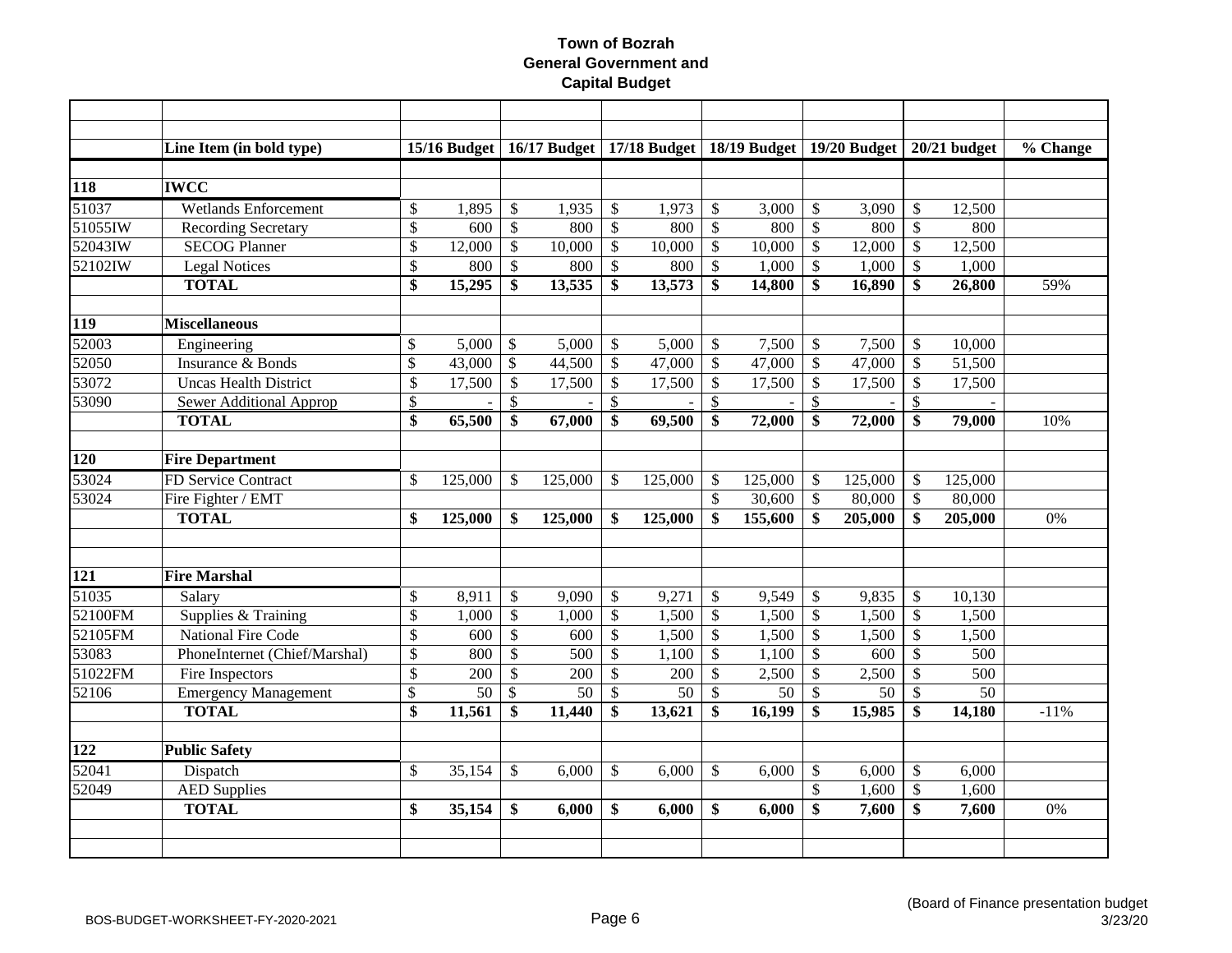|                  | Line Item (in bold type)                    |                 | $15/16$ Budget |                           |                  |                 | 16/17 Budget   17/18 Budget   18/19 Budget   19/20 Budget |                           |        |                                 |                |                           | $20/21$ budget | % Change |
|------------------|---------------------------------------------|-----------------|----------------|---------------------------|------------------|-----------------|-----------------------------------------------------------|---------------------------|--------|---------------------------------|----------------|---------------------------|----------------|----------|
|                  |                                             |                 |                |                           |                  |                 |                                                           |                           |        |                                 |                |                           |                |          |
|                  |                                             |                 |                |                           |                  |                 |                                                           |                           |        |                                 |                |                           |                |          |
| 125              | <b>Animal Control</b>                       |                 |                |                           |                  |                 |                                                           |                           |        |                                 |                |                           |                |          |
| 52047            |                                             |                 |                |                           |                  |                 |                                                           |                           |        |                                 |                |                           |                |          |
|                  | Animal Control Mun. Approp.<br><b>TOTAL</b> | \$              | 10,000         | $\mathcal{S}$<br>\$       | 10,000<br>10,000 | \$<br>\$        | 10,000                                                    | $\mathcal{S}$<br>\$       | 8,600  | $\boldsymbol{\mathsf{S}}$<br>\$ | 8,600<br>8,600 | \$<br>\$                  | 8,600          | 0%       |
|                  |                                             | \$              | 10,000         |                           |                  |                 | 10,000                                                    |                           | 8,600  |                                 |                |                           | 8,600          |          |
|                  |                                             |                 |                |                           |                  |                 |                                                           |                           |        |                                 |                |                           |                |          |
| 127              | <b>Maples Farm Park</b>                     |                 |                |                           |                  |                 |                                                           |                           |        |                                 |                |                           |                |          |
| 52007MF          | Electric                                    | \$              | 2,600          | $\mathbb{S}$              | 2,600            | \$              | 2,600                                                     | $\mathcal{S}$             | 2,600  | $\sqrt[6]{\frac{1}{2}}$         | 2,600          | $\mathcal{S}$             | 2,000          |          |
| 52005            | Oil                                         | $\overline{\$}$ | 1,800          | $\overline{\mathcal{S}}$  | 1,800            | $\overline{\$}$ | 2,100                                                     | $\mathcal{S}$             | 2,300  | $\mathcal{S}$                   | 2,300          | $\mathcal{S}$             | 2,300          |          |
| 52008MF          | Telephone/Internet                          | \$              | 1,500          | $\$$                      | 1,500            | $\$$            | 1,800                                                     | $\boldsymbol{\mathsf{S}}$ | 1,800  | $\boldsymbol{\mathsf{S}}$       | 1,800          | $\boldsymbol{\mathsf{S}}$ | 1,900          |          |
| 53016MF          | Gen Maint & Material                        | \$              | 800            | $\overline{\mathcal{S}}$  | 800              | $\mathbb{S}$    | 6,800                                                     | $\mathcal{S}$             | 6,800  | $\mathcal{S}$                   | 6,800          | $\mathcal{S}$             | 6,800          |          |
| 53190MF          | Portable Toilet                             | \$              | 1,600          | $\mathcal{S}$             | 1,600            | $\mathbb{S}$    | 1,600                                                     | $\mathbb{S}$              | 1,600  | $\mathcal{S}$                   | 1,600          | $\mathcal{S}$             | 1,600          |          |
| 52100            | Supplies                                    | \$              | 1,000          | $\mathbb{S}$              | 1,000            | $\mathsf{\$}$   | 1,500                                                     | $\mathcal{S}$             | 1,500  | $\boldsymbol{\mathsf{S}}$       | 1,200          | $\mathcal{S}$             | 1,500          |          |
| 53021            | Cleaning/Exterminator                       | \$              | 2,000          | $\mathcal{S}$             | 2,000            | \$              | 2,400                                                     | $\mathcal{S}$             | 2,400  | $\mathcal{S}$                   | 2,400          | $\mathcal{S}$             | 1,200          |          |
| 52009            | Alarm                                       | \$              | 600            | $\mathbb{S}$              | 600              | \$              | 600                                                       | $\mathcal{S}$             | 650    | $\boldsymbol{\mathsf{S}}$       | 650            | $\mathcal{S}$             | 650            |          |
|                  | <b>TOTAL</b>                                | \$              | 11,900         | \$                        | 11,900           | \$              | 19,400                                                    | \$                        | 19,650 | \$                              | 19,350         | \$                        | 17,950         | $-7%$    |
|                  |                                             |                 |                |                           |                  |                 |                                                           |                           |        |                                 |                |                           |                |          |
| $\overline{129}$ | <b>Agricultural Commission</b>              |                 |                |                           |                  |                 |                                                           |                           |        |                                 |                |                           |                |          |
| 52100            | Supplies                                    | \$              | 1,000          | $\boldsymbol{\mathsf{S}}$ | 1,000            | $\mathcal{S}$   | 1,000                                                     | $\mathcal{S}$             | 1,000  | -\$                             | 1,200          | $\sqrt{3}$                | 1,200          |          |
|                  | <b>TOTAL</b>                                | \$              | 1,000          | \$                        | 1,000            | \$              | 1,000                                                     | \$                        | 1,000  | \$                              | 1,200          | \$                        | 1,200          | 0%       |
|                  |                                             |                 |                |                           |                  |                 |                                                           |                           |        |                                 |                |                           |                |          |
|                  |                                             |                 |                |                           |                  |                 |                                                           |                           |        |                                 |                |                           |                |          |
|                  |                                             |                 |                |                           |                  |                 |                                                           |                           |        |                                 |                |                           |                |          |
| 128              | <b>Maples Farm Park Commission</b>          |                 |                |                           |                  |                 |                                                           |                           |        |                                 |                |                           |                |          |
| 52100            | Supplies                                    | \$              | 100            | $\$\,$                    | 100              | $\$$            | 100                                                       | $\boldsymbol{\mathsf{S}}$ | 100    | $\boldsymbol{\mathsf{S}}$       | 100            | $\boldsymbol{\mathsf{S}}$ | 100            |          |
|                  | <b>TOTAL</b>                                | $\overline{\$}$ | 100            | \$                        | 100              | \$              | 100                                                       | \$                        | 100    | \$                              | 100            | \$                        | 100            | 0%       |
|                  |                                             |                 |                |                           |                  |                 |                                                           |                           |        |                                 |                |                           |                |          |
|                  |                                             |                 |                |                           |                  |                 |                                                           |                           |        |                                 |                |                           |                |          |
|                  |                                             |                 |                |                           |                  |                 |                                                           |                           |        |                                 |                |                           |                |          |
|                  |                                             |                 |                |                           |                  |                 |                                                           |                           |        |                                 |                |                           |                |          |
|                  |                                             |                 |                |                           |                  |                 |                                                           |                           |        |                                 |                |                           |                |          |
|                  |                                             |                 |                |                           |                  |                 |                                                           |                           |        |                                 |                |                           |                |          |
|                  |                                             |                 |                |                           |                  |                 |                                                           |                           |        |                                 |                |                           |                |          |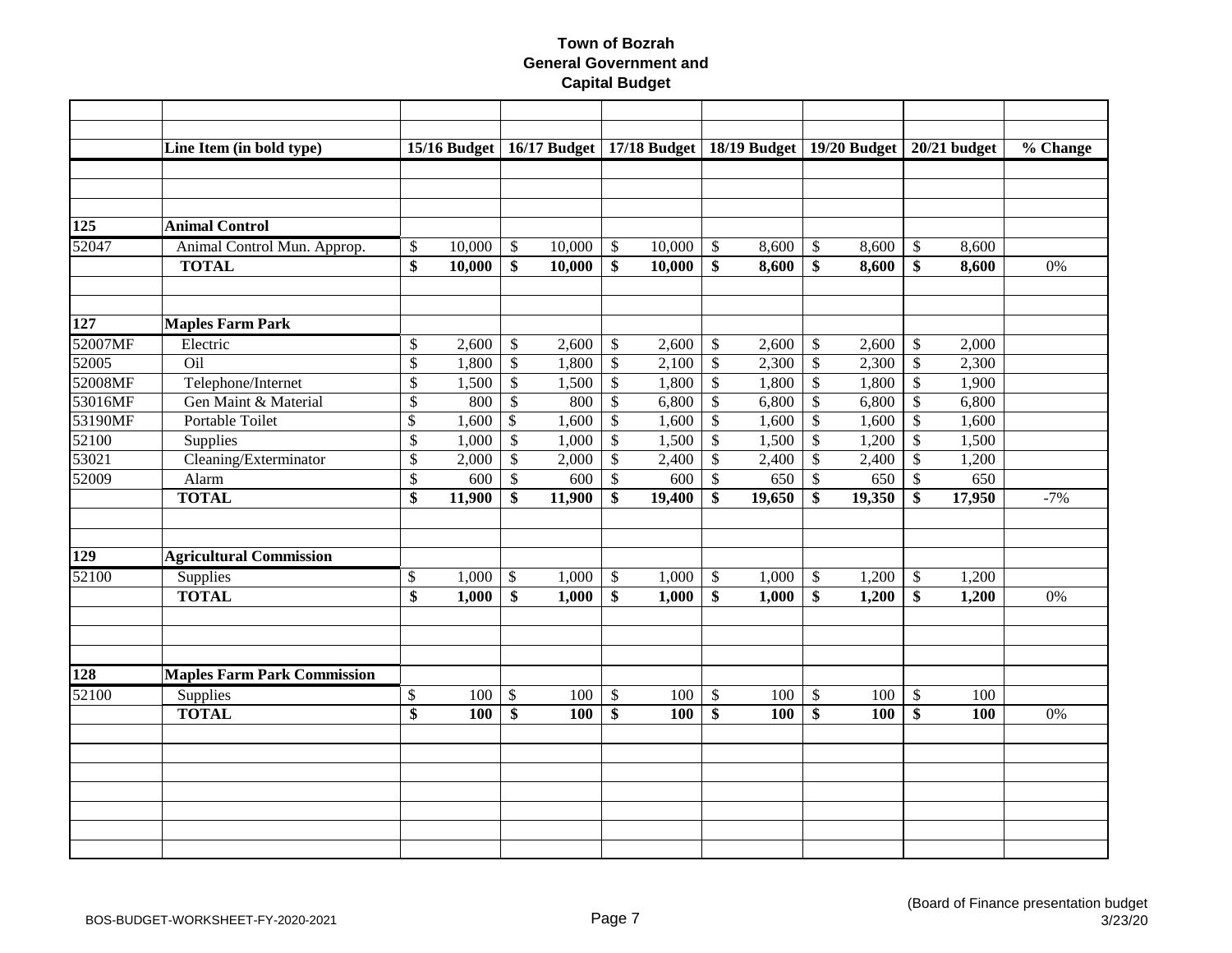|                    | Line Item (in bold type)     |                           | <b>15/16 Budget</b> |                                            |         |                           | 16/17 Budget   17/18 Budget   18/19 Budget   19/20 Budget |                           |         |                           |         |                           | $20/21$ budget | % Change |
|--------------------|------------------------------|---------------------------|---------------------|--------------------------------------------|---------|---------------------------|-----------------------------------------------------------|---------------------------|---------|---------------------------|---------|---------------------------|----------------|----------|
| <b>130</b>         | <b>General Highway</b>       |                           |                     |                                            |         |                           |                                                           |                           |         |                           |         |                           |                |          |
| 51019              | <b>Salaries</b>              | \$                        | 222,000             | \$                                         | 226,440 |                           | 230,968                                                   | $\boldsymbol{\mathsf{S}}$ | 237,897 | \$                        | 245,034 | \$                        | 252,385        | 3.00%    |
| $\overline{51021}$ | <b>DPW</b> Foreman Stipend   | \$                        |                     | $\mathbb{S}$                               | 2,600   | \$<br>$\mathcal{S}$       | 2,600                                                     | $\mathcal{S}$             | 3,900   | $\mathcal{S}$             | 3,900   | $\mathbb{S}$              | 5,200          |          |
| 51020              | <b>DPW</b> Overtime          | $\boldsymbol{\mathsf{S}}$ | 10,000              | $\boldsymbol{\mathsf{S}}$                  | 10,000  | $\boldsymbol{\mathsf{S}}$ | 10,000                                                    | $\mathcal{S}$             | 10,000  | $\boldsymbol{\mathsf{S}}$ | 10,000  | $\mathcal{S}$             | 10,000         | 0.00%    |
| 52080              | <b>Snow Plow Contractor</b>  | $\boldsymbol{\mathsf{S}}$ | 1,000               | $\boldsymbol{\mathsf{S}}$                  | 1,000   | \$                        | 1,000                                                     | $\mathbb{S}$              | 1,000   | \$                        | 1,600   | \$                        | 1,000          |          |
| $\overline{51023}$ | Seasonal Grounds Keepers (2) | $\boldsymbol{\mathsf{S}}$ | 3,420               | $\overline{\$}$                            | 7,500   | $\mathcal{S}$             | 8,500                                                     | $\mathbb{S}$              | 8,500   | \$                        | 16,000  | \$                        | 18,000         | 12.50%   |
| 53006              |                              |                           | 6,000               |                                            |         |                           |                                                           |                           |         |                           |         |                           | 6,500          |          |
|                    | Supplies                     | \$<br>\$                  |                     | $\boldsymbol{\mathsf{S}}$<br>$\mathcal{S}$ | 5,500   | \$                        | 5,500                                                     | \$                        | 5,500   | \$                        | 6,500   | \$                        |                |          |
| 53081              | Sand                         |                           | 15,000              |                                            | 13,000  | $\mathcal{S}$             | 13,000                                                    | \$                        | 13,000  | \$                        | 13,000  | \$                        | 13,000         |          |
| 53080              | Salt                         | \$                        | 24,000              | $\mathcal{S}$                              | 20,000  | $\mathcal{S}$             | 25,000                                                    | $\mathcal{S}$             | 25,000  | \$                        | 25,000  | $\mathcal{S}$             | 25,000         |          |
| 53055              | <b>Catch Basin Cleaning</b>  | \$                        | 5,000               | $\mathcal{S}$                              | 7,000   | \$                        | 7,000                                                     | $\mathcal{S}$             | 7,000   | $\boldsymbol{\mathsf{S}}$ | 7,000   | $\mathcal{S}$             | 7,000          |          |
| 53054              | Tree Trimming                | \$                        | 600                 | $\mathbb{S}$                               | 2,000   | \$                        | 2,000                                                     | $\mathcal{S}$             | 2,000   | \$                        | 25,000  | \$                        | 35,000         | 40.00%   |
| 53007              | Signs                        | \$                        | 400                 | $\mathcal{S}$                              | 600     | \$                        | 850                                                       | $\mathcal{S}$             | 850     | \$                        | 850     | $\mathcal{S}$             | 850            |          |
| 53083              | <b>Verizon Phones</b>        | \$                        | 2,500               | \$                                         | 2,500   | \$                        | 2,500                                                     | $\mathcal{S}$             | 2,500   | $\boldsymbol{\mathsf{S}}$ | 2,500   | $\mathbb{S}$              | 2,000          |          |
| 53011              | Main. Veh & Equip            | \$                        | 17,000              | \$                                         | 18,000  | \$                        | 18,000                                                    | $\mathcal{S}$             | 20,000  | \$                        | 20,000  | $\mathcal{S}$             | 22,000         | 10.00%   |
| 53082              | <b>Asphalt Patch</b>         | \$                        | 1,000               | \$                                         | 2,000   | \$                        | 3,000                                                     | $\mathcal{S}$             | 3,000   | \$                        | 4,000   | $\mathsf{\$}$             | 4,000          |          |
| 53087              | <b>Uniform Service</b>       | \$                        | 4,000               | \$                                         | 4,000   | \$                        | 4,000                                                     | $\mathcal{S}$             | 4,200   | \$                        | 4,500   | \$                        | 4,500          |          |
|                    | <b>TOTAL</b>                 | \$                        | 311,920             | \$                                         | 322,140 | \$                        | 333,918                                                   | $\mathbf{\$}$             | 344,347 | \$                        | 384,884 | \$                        | 406,435        | 6%       |
|                    |                              |                           |                     |                                            |         |                           |                                                           |                           |         |                           |         |                           |                |          |
|                    |                              |                           |                     |                                            |         |                           |                                                           |                           |         |                           |         |                           |                |          |
| 134                | <b>DPW</b> Garage            |                           |                     |                                            |         |                           |                                                           |                           |         |                           |         |                           |                |          |
| 52005PW            | Fuel                         | \$                        | 3,500               | \$                                         | 3,500   |                           | 3,500                                                     | $\mathcal{S}$             | 3,500   | \$                        | 3,500   | $\mathcal{S}$             | 3,500          |          |
| 52006PW            | Water                        |                           | 300                 |                                            | 300     | \$                        | 300                                                       | $\mathcal{S}$             |         |                           | 300     | $\mathcal{S}$             | 300            |          |
|                    |                              | \$                        |                     | \$                                         |         | $\mathcal{S}$             |                                                           |                           | 300     | $\mathcal{S}$             |         |                           |                |          |
| 52007PW            | Electricity                  | \$                        | 2,700               | \$                                         | 2,200   | \$                        | 2,200                                                     | $\mathcal{S}$             | 2,200   | $\boldsymbol{\mathsf{S}}$ | 3,100   | $\mathcal{S}$             | 3,100          |          |
| 52008PW            | Internet/Cable               | \$                        | 1,100               | \$                                         | 1,100   | \$                        | 1,100                                                     | $\mathcal{S}$             | 1,100   | \$                        | 1,500   | $\mathcal{S}$             | 1,900          |          |
| 53006PW            | Supplies                     | \$                        | 600                 | \$                                         | 600     | \$                        | 1,200                                                     | $\mathcal{S}$             | 1,200   | \$                        | 1,200   | $\mathcal{S}$             | 1,500          |          |
| 53195              | <b>Furnace Maint</b>         | \$                        | 400                 | \$                                         | 500     | \$                        | 500                                                       | $\mathcal{S}$             | 500     | \$                        | 500     | \$                        | 500            |          |
| 52010PW            | <b>Trash Removal</b>         | \$                        | 600                 | \$                                         | 600     | \$                        | 600                                                       | $\mathcal{S}$             | 600     | \$                        | 600     | \$                        | 720            |          |
|                    | <b>TOTAL</b>                 | $\overline{\$}$           | 9,200               | \$                                         | 8,800   | \$                        | 9,400                                                     | \$                        | 9,400   | \$                        | 10,700  | \$                        | 11,520         | 8%       |
|                    |                              |                           |                     |                                            |         |                           |                                                           |                           |         |                           |         |                           |                |          |
| 135                | <b>Town Vehicle Fuel</b>     |                           |                     |                                            |         |                           |                                                           |                           |         |                           |         |                           |                |          |
| 53012              | Tank Test & Serv             | \$                        | 3,500               | \$                                         | 3,000   | \$                        | 3,000                                                     | $\mathcal{S}$             | 3,000   | \$                        | 3,000   | $\boldsymbol{\mathsf{S}}$ | 3,000          |          |
| 53010              | Gas & Diesel Fuel            | \$                        | 52,000              | $\mathbb{S}$                               | 42,000  | $\mathbb{S}$              | 42,000                                                    | $\mathcal{S}$             | 42,000  | $\mathcal{S}$             | 42,000  | $\mathcal{S}$             | 42,000         |          |
|                    | <b>TOTAL</b>                 | \$                        | 55,500              | \$                                         | 45,000  | \$                        | 45,000                                                    | \$                        | 45,000  | \$                        | 45,000  | \$                        | 45,000         | 0%       |
|                    |                              |                           |                     |                                            |         |                           |                                                           |                           |         |                           |         |                           |                |          |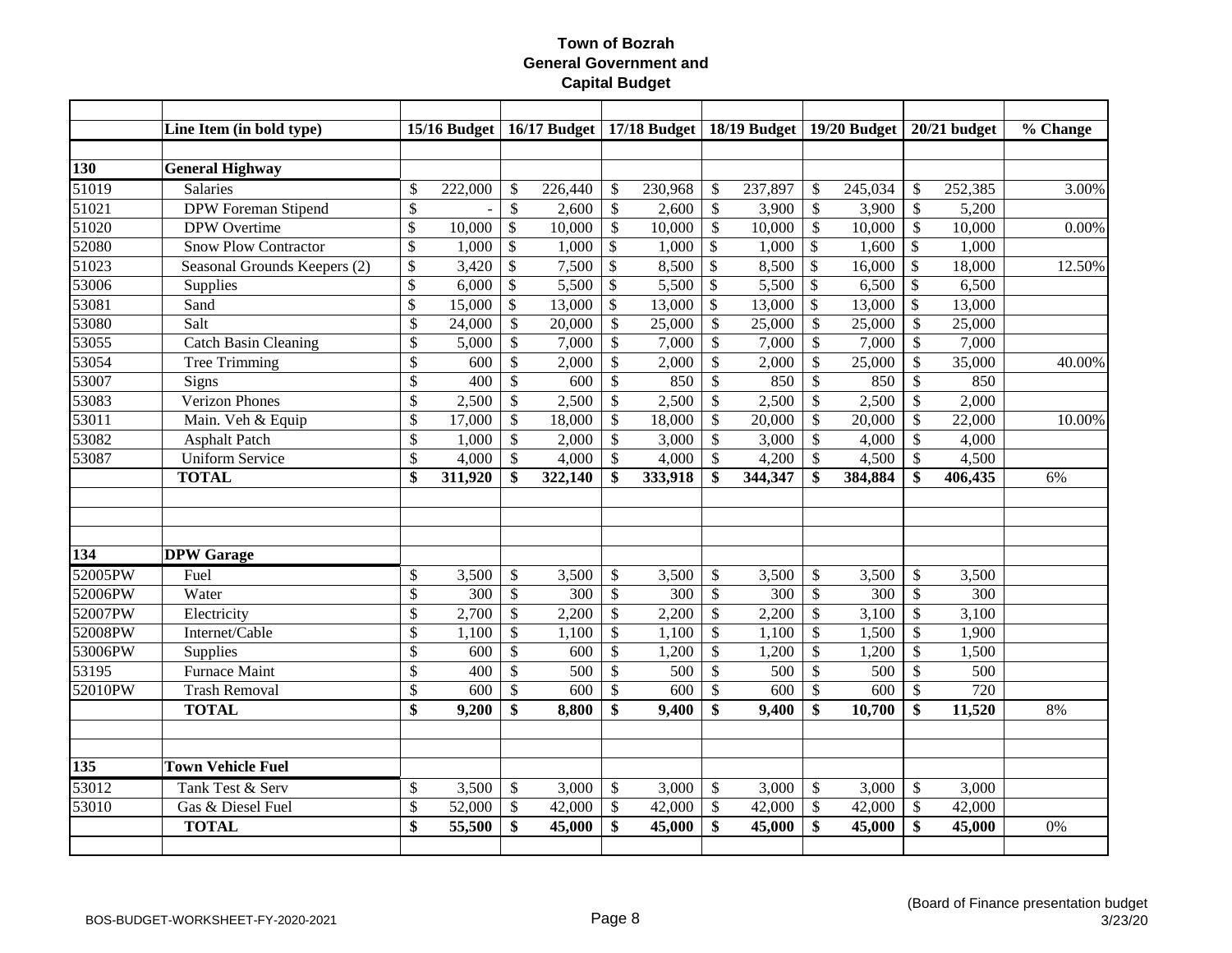|                  | Line Item (in bold type)         |              |        |               |        |                         |        |                           | 15/16 Budget   16/17 Budget   17/18 Budget   18/19 Budget   19/20 Budget   20/21 budget |                           |        |                           |        | % Change |
|------------------|----------------------------------|--------------|--------|---------------|--------|-------------------------|--------|---------------------------|-----------------------------------------------------------------------------------------|---------------------------|--------|---------------------------|--------|----------|
|                  |                                  |              |        |               |        |                         |        |                           |                                                                                         |                           |        |                           |        |          |
| $\overline{136}$ | <b>Street Lighting</b>           |              |        |               |        |                         |        |                           |                                                                                         |                           |        |                           |        |          |
| 52042            | <b>Street Lights</b>             | \$           | 7,500  | $\mathcal{L}$ | 7,500  | \$                      | 7,500  | $\mathcal{S}$             | 7,500                                                                                   | $\boldsymbol{\mathsf{S}}$ | 6,000  | \$                        | 6,000  |          |
|                  | <b>TOTAL</b>                     | \$           | 7,500  | \$            | 7,500  | \$                      | 7,500  | \$                        | 7,500                                                                                   | \$                        | 6,000  | \$                        | 6,000  | 0%       |
|                  |                                  |              |        |               |        |                         |        |                           |                                                                                         |                           |        |                           |        |          |
|                  |                                  |              |        |               |        |                         |        |                           |                                                                                         |                           |        |                           |        |          |
| 137              | <b>Transfer Site</b>             |              |        |               |        |                         |        |                           |                                                                                         |                           |        |                           |        |          |
| 51022            | <b>Attendants</b>                | $\$$         | 22,000 | \$            | 22,000 | \$                      | 22,600 | $\mathbb{S}$              | 22,600                                                                                  | $\boldsymbol{\mathsf{S}}$ | 23,956 | $\mathcal{S}$             | 24,675 |          |
| 52028            | <b>Equipment Rental</b>          | $\mathbb{S}$ | 5,000  | $\mathcal{S}$ | 6,600  | $\sqrt{\ }$             | 6,600  | $\mathbb{S}$              | 6,800                                                                                   | $\mathcal{S}$             | 7,000  | $\mathcal{S}$             | 7,250  |          |
| 52030            | <b>Tipping Fees Trash</b>        | \$           | 13,200 | $\$\,$        | 13,200 | $\$$                    | 13,200 | $\mathcal{S}$             | 13,200                                                                                  | $\boldsymbol{\mathsf{S}}$ | 13,200 | $\boldsymbol{\mathsf{S}}$ | 13,500 |          |
| 52029            | <b>Bulky Waste Tip Fees</b>      | $\$$         | 10,000 | $\$\,$        | 10,000 | \$                      | 14,500 | $\boldsymbol{\mathsf{S}}$ | 14,500                                                                                  | $\boldsymbol{\mathsf{S}}$ | 12,500 | $\boldsymbol{\mathsf{S}}$ | 12,750 |          |
| 52032            | <b>Hauling Fees</b>              | \$           | 8,000  | $\$$          | 8,000  | \$                      | 8,500  | $\mathsf{\$}$             | 8,500                                                                                   | $\boldsymbol{\mathsf{S}}$ | 8,500  | $\mathcal{S}$             | 8,500  |          |
| 52033            | SCRRRA/Safety-Kleen              | \$           | 1,200  | $\$$          | 1,200  | $\$$                    | 1,200  | $\boldsymbol{\mathsf{S}}$ | 1,500                                                                                   | $\boldsymbol{\mathsf{S}}$ | 3,000  | $\mathcal{S}$             | 3,000  |          |
| 53085            | Site Improvements                | \$           | 2,000  | $\sqrt{S}$    | 2,000  | $\$$                    | 2,000  | $\mathcal{S}$             | 2,000                                                                                   | $\sqrt[6]{3}$             | 2,000  | $\mathbb{S}$              | 2,000  |          |
| 53190            | Portable Toilet                  | \$           | 900    | $\mathbb{S}$  | 900    | $\$$                    | 1,600  | $\boldsymbol{\mathsf{S}}$ | 1,600                                                                                   | $\boldsymbol{\mathsf{S}}$ | 1,600  | $\boldsymbol{\mathsf{S}}$ | 1,600  |          |
| 52007TS          | Electricity/Telephone            | \$           | 1,200  | $\$$          | 1,200  | \$                      | 1,200  | $\mathcal{S}$             | 1,200                                                                                   | $\boldsymbol{\mathsf{S}}$ | 1,200  | $\boldsymbol{\mathsf{S}}$ | 1,200  |          |
| 53086            | <b>PAYT Bags</b>                 | \$           |        | \$            |        | \$                      | 4,900  | $\mathcal{S}$             |                                                                                         | $\boldsymbol{\mathsf{S}}$ |        | $\mathcal{S}$             |        |          |
|                  | <b>TOTAL</b>                     | \$           | 63,500 | \$            | 65,100 | \$                      | 76,300 | \$                        | 71,900                                                                                  | \$                        | 72,956 | \$                        | 74,475 | 2%       |
|                  |                                  |              |        |               |        |                         |        |                           |                                                                                         |                           |        |                           |        |          |
|                  |                                  |              |        |               |        |                         |        |                           |                                                                                         |                           |        |                           |        |          |
|                  |                                  |              |        |               |        |                         |        |                           |                                                                                         |                           |        |                           |        |          |
| 147              | Welfare                          |              |        |               |        |                         |        |                           |                                                                                         |                           |        |                           |        |          |
| 53050            | <b>General Assistance</b>        | \$           | 1,500  | $\mathcal{L}$ | 1,000  | $\sqrt[6]{\frac{1}{2}}$ | 1,000  | $\mathcal{S}$             | 1,000                                                                                   | $\mathcal{S}$             | 2,500  | $\mathcal{S}$             | 1,500  |          |
|                  | <b>TOTAL</b>                     | \$           | 1,500  | \$            | 1,000  | \$                      | 1,000  | \$                        | 1,000                                                                                   | \$                        | 2,500  | $\boldsymbol{\$}$         | 1,500  | $-40%$   |
|                  |                                  |              |        |               |        |                         |        |                           |                                                                                         |                           |        |                           |        |          |
| 150              | Library                          |              |        |               |        |                         |        |                           |                                                                                         |                           |        |                           |        |          |
| 53020LB          | <b>Library Operating Expense</b> | $\$$         | 8,000  | $\$\,$        | 8,100  | \$                      | 8,300  | $\mathcal{S}$             | 8,500                                                                                   | $\boldsymbol{\mathsf{S}}$ | 8,900  | $\mathcal{S}$             | 8,900  |          |
|                  | <b>TOTAL</b>                     | \$           | 8,000  | \$            | 8,100  | \$                      | 8,300  | \$                        | 8,500                                                                                   | \$                        | 8,900  | \$                        | 8,900  | 0%       |
|                  |                                  |              |        |               |        |                         |        |                           |                                                                                         |                           |        |                           |        |          |
|                  |                                  |              |        |               |        |                         |        |                           |                                                                                         |                           |        |                           |        |          |
|                  |                                  |              |        |               |        |                         |        |                           |                                                                                         |                           |        |                           |        |          |
|                  |                                  |              |        |               |        |                         |        |                           |                                                                                         |                           |        |                           |        |          |
|                  |                                  |              |        |               |        |                         |        |                           |                                                                                         |                           |        |                           |        |          |
|                  |                                  |              |        |               |        |                         |        |                           |                                                                                         |                           |        |                           |        |          |
|                  |                                  |              |        |               |        |                         |        |                           |                                                                                         |                           |        |                           |        |          |
|                  |                                  |              |        |               |        |                         |        |                           |                                                                                         |                           |        |                           |        |          |
|                  |                                  |              |        |               |        |                         |        |                           |                                                                                         |                           |        |                           |        |          |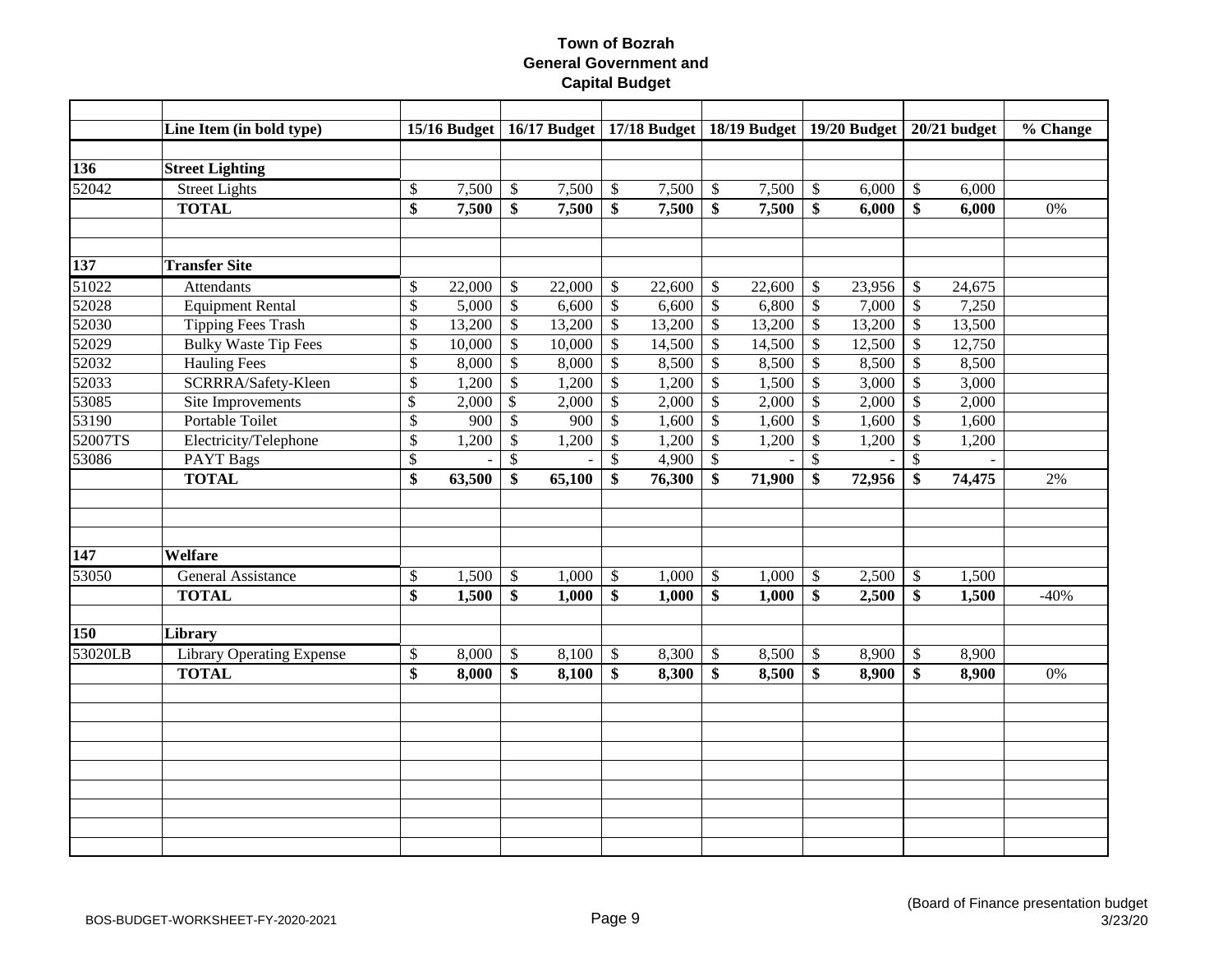|         | Line Item (in bold type)         |               |                          |                           |        |                 |        |                           | 15/16 Budget   16/17 Budget   17/18 Budget   18/19 Budget   19/20 Budget |                           |                          |                           | $20/21$ budget | % Change |
|---------|----------------------------------|---------------|--------------------------|---------------------------|--------|-----------------|--------|---------------------------|--------------------------------------------------------------------------|---------------------------|--------------------------|---------------------------|----------------|----------|
|         |                                  |               |                          |                           |        |                 |        |                           |                                                                          |                           |                          |                           |                |          |
| 152     | <b>Recreation Commission</b>     |               |                          |                           |        |                 |        |                           |                                                                          |                           |                          |                           |                |          |
| 52007RC | Electric                         | \$            | 360                      | \$                        | 360    | \$              | 360    | <sup>\$</sup>             | 360                                                                      | \$                        | 360                      | $\mathcal{S}$             | 360            |          |
| 52008RC | Telephone                        | \$            | $\overline{\phantom{a}}$ | $\$$                      |        | \$              |        | $\boldsymbol{\mathsf{S}}$ |                                                                          | \$                        | $\overline{\phantom{a}}$ | $\boldsymbol{\mathsf{S}}$ |                |          |
| 53015   | <b>Equipment Maintenance</b>     | \$            | 400                      | $\$$                      | 400    | $\mathbb{S}$    | 400    | $\mathcal{S}$             | 400                                                                      | $\mathcal{S}$             | 400                      | $\mathcal{S}$             | 400            |          |
| 53016RC | Gen Maint & Material             | \$            | 2,000                    | $\$\,$                    | 2,000  | $\overline{\$}$ | 2,000  | $\boldsymbol{\mathsf{S}}$ | $\overline{2,000}$                                                       | $\boldsymbol{\mathsf{S}}$ | 2,000                    | $\boldsymbol{\mathsf{S}}$ | 2,000          |          |
| 53017   | <b>Rec Field Improvements</b>    | \$            | 2,000                    | $\overline{\$}$           | 2,000  | $\overline{\$}$ | 2,000  | $\mathsf{\$}$             | 2,000                                                                    | $\overline{\$}$           | 2,000                    | $\boldsymbol{\mathsf{S}}$ | 2,000          |          |
| 53190RC | Portable Toilet                  | \$            | 1,020                    | \$                        | 1,020  | $\overline{\$}$ | 1,600  | $\boldsymbol{\mathsf{S}}$ | 1,600                                                                    | $\boldsymbol{\mathsf{S}}$ | 1,600                    | $\boldsymbol{\mathsf{S}}$ | 1,600          |          |
| 54052   | <b>BB/SB Supplies &amp; Fees</b> | \$            | 500                      | $\overline{\$}$           | 500    | $\overline{\$}$ | 500    | \$                        | 500                                                                      | $\boldsymbol{\mathsf{S}}$ | 500                      | $\overline{\mathcal{S}}$  | 500            |          |
| 54053   | LL/SB Insurance                  | \$            | 1,000                    | $\boldsymbol{\mathsf{S}}$ | 1,000  | $\mathbb{S}$    | 1,000  | $\mathsf{\$}$             | 1,000                                                                    | $\boldsymbol{\mathsf{S}}$ | 1,000                    | $\mathcal{S}$             | 1,000          |          |
| 54054   | <b>BB/SB</b> Uniforms            | \$            | 1,000                    | $\$$                      | 1,000  | \$              | 1,000  | $\mathsf{\$}$             | 1,000                                                                    | $\boldsymbol{\mathsf{S}}$ | 1,000                    | $\boldsymbol{\mathsf{S}}$ | 1,000          |          |
| 54055   | Basketball Fee & Supp            | \$            | 400                      | \$                        | 400    | $\$$            | 400    | $\boldsymbol{\mathsf{S}}$ | 400                                                                      | $\boldsymbol{\mathsf{S}}$ | 400                      | $\boldsymbol{\mathsf{S}}$ | 400            |          |
| 54056   | Soccer                           | \$            | 300                      | \$                        | 300    | $\$$            | 300    | $\mathsf{\$}$             | 300                                                                      | $\boldsymbol{\mathsf{S}}$ | 300                      | $\mathcal{S}$             | 300            |          |
| 54057   | Storytime                        | \$            | $\sim$                   | $\$$                      |        | $\overline{\$}$ |        | $\mathcal{S}$             |                                                                          |                           |                          |                           |                |          |
| 54058   | Misc & New Activies              | \$            | 1,000                    | $\overline{\mathcal{L}}$  | 1,000  | $\$$            | 1,000  | $\mathcal{S}$             | 1,000                                                                    | $\boldsymbol{\mathsf{S}}$ | 1,000                    | \$                        | 1,000          |          |
| 52010RC | Trash Pick-up Fees               | \$            | 600                      | $\$$                      | 600    | $\$$            | 600    | $\$$                      | 600                                                                      | $\boldsymbol{\mathsf{S}}$ | 600                      | $\mathcal{S}$             | 720            |          |
| 54161   | Summer Program                   | \$            | 3,000                    | $\mathcal{S}$             | 3,000  | \$              | 3,000  | \$                        | 3,000                                                                    | $\mathcal{S}$             | 7,100                    | $\mathcal{S}$             | 7,100          |          |
| 54163   | <b>School Activities</b>         | $\mathcal{S}$ | 500                      | $\mathcal{S}$             | 500    | \$              | 500    | $\mathcal{S}$             | 500                                                                      | $\boldsymbol{\mathsf{S}}$ | 500                      | $\mathcal{S}$             | 500            |          |
| 54164   | Umpires                          |               |                          | \$                        | 1,000  | \$              | 1,000  | $\mathsf{\$}$             | 1,000                                                                    | $\boldsymbol{\mathsf{S}}$ | 1,000                    | $\boldsymbol{\mathsf{S}}$ | 1,000          |          |
| 54165   | Ice Rink Development             |               |                          | \$                        | 2,000  | \$              | 2,000  | $\boldsymbol{\mathsf{S}}$ |                                                                          | $\$$                      | $\overline{\phantom{a}}$ | $\boldsymbol{\mathsf{S}}$ |                |          |
|         | <b>TOTAL</b>                     | \$            | 14,080                   | \$                        | 17,080 | \$              | 17,660 | \$                        | 15,660                                                                   | \$                        | 19,760                   | \$                        | 19,880         | 1%       |
|         |                                  |               |                          |                           |        |                 |        |                           |                                                                          |                           |                          |                           |                |          |
|         |                                  |               |                          |                           |        |                 |        |                           |                                                                          |                           |                          |                           |                |          |
|         |                                  |               |                          |                           |        |                 |        |                           |                                                                          |                           |                          |                           |                |          |
|         |                                  |               |                          |                           |        |                 |        |                           |                                                                          |                           |                          |                           |                |          |
|         |                                  |               |                          |                           |        |                 |        |                           |                                                                          |                           |                          |                           |                |          |
|         |                                  |               |                          |                           |        |                 |        |                           |                                                                          |                           |                          |                           |                |          |
|         |                                  |               |                          |                           |        |                 |        |                           |                                                                          |                           |                          |                           |                |          |
|         |                                  |               |                          |                           |        |                 |        |                           |                                                                          |                           |                          |                           |                |          |
|         |                                  |               |                          |                           |        |                 |        |                           |                                                                          |                           |                          |                           |                |          |
|         |                                  |               |                          |                           |        |                 |        |                           |                                                                          |                           |                          |                           |                |          |
|         |                                  |               |                          |                           |        |                 |        |                           |                                                                          |                           |                          |                           |                |          |
|         |                                  |               |                          |                           |        |                 |        |                           |                                                                          |                           |                          |                           |                |          |
|         |                                  |               |                          |                           |        |                 |        |                           |                                                                          |                           |                          |                           |                |          |
|         |                                  |               |                          |                           |        |                 |        |                           |                                                                          |                           |                          |                           |                |          |
|         |                                  |               |                          |                           |        |                 |        |                           |                                                                          |                           |                          |                           |                |          |
|         |                                  |               |                          |                           |        |                 |        |                           |                                                                          |                           |                          |                           |                |          |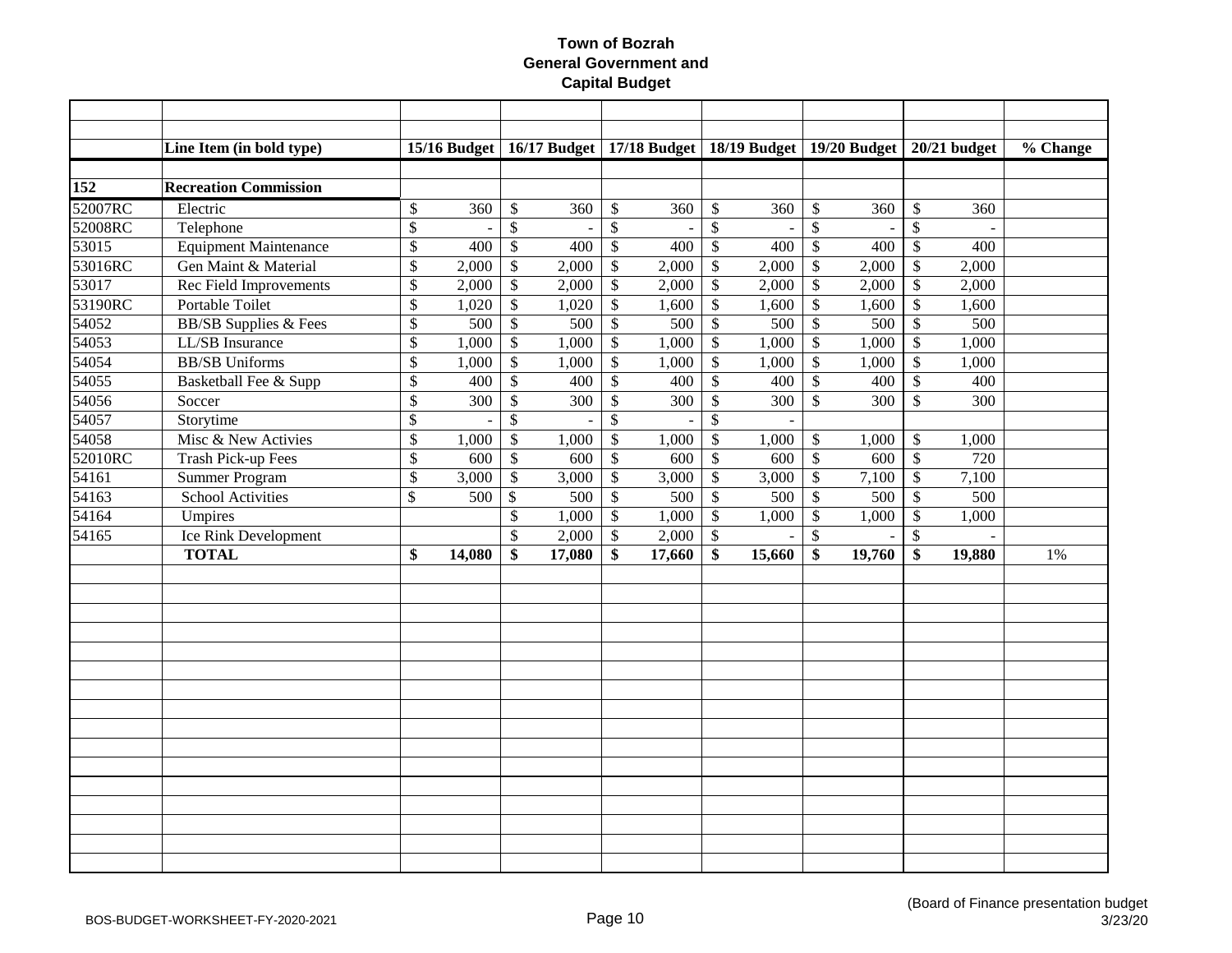|         | Line Item (in bold type)         |                          | $15/16$ Budget |                          |        |                          | 16/17 Budget   17/18 Budget   18/19 Budget   19/20 Budget   20/21 budget |                           |        |                           |        |                           |                  | $\sqrt[6]{6}$ Change |
|---------|----------------------------------|--------------------------|----------------|--------------------------|--------|--------------------------|--------------------------------------------------------------------------|---------------------------|--------|---------------------------|--------|---------------------------|------------------|----------------------|
|         |                                  |                          |                |                          |        |                          |                                                                          |                           |        |                           |        |                           |                  |                      |
| 154     | <b>Senior Citizens</b>           |                          |                |                          |        |                          |                                                                          |                           |        |                           |        |                           |                  |                      |
| 51040   | Senior Cordinator Salary         | \$                       | $\sim$         | \$                       | 2,000  | \$                       | 3,500                                                                    | $\mathcal{S}$             | 3,605  | $\mathcal{S}$             | 3,713  | $\mathcal{S}$             | 3,824            |                      |
| 51041   | Meals Progran Co-ord Salary      | \$                       | 2,935          | \$                       | 3,000  | \$                       | 2,000                                                                    | $\boldsymbol{\mathsf{S}}$ | 2,060  | $\boldsymbol{\mathsf{S}}$ | 2,122  | $\boldsymbol{\mathsf{S}}$ | 2,186            |                      |
| 51044   | Municipal Agent Salary           | \$                       | 3,565          | \$                       | 3,636  | \$                       | 3,745                                                                    | \$                        | 3,857  | $\boldsymbol{\mathsf{S}}$ | 3,300  | $\mathcal{S}$             | 3,399            |                      |
| 51054   | Training                         | \$                       | 100            | $\$$                     | 100    | $\mathsf{\$}$            | 100                                                                      | $\mathcal{S}$             | 100    | $\mathcal{S}$             | 100    | $\mathcal{S}$             | 100              |                      |
| 52005SC | Fuel Oil                         | $\overline{\$}$          | 2,300          | $\$$                     | 2,300  | $\$$                     | 3,500                                                                    | $\mathcal{S}$             | 3,500  | $\sqrt{3}$                | 3,000  | $\mathcal{S}$             | 3,000            |                      |
| 52007SC | Electricity                      | \$                       | 2,500          | \$                       | 2,300  | $\$$                     | 2,300                                                                    | $\mathcal{S}$             | 2,300  | $\boldsymbol{\mathsf{S}}$ | 2,500  | $\boldsymbol{\mathsf{S}}$ | 2,500            |                      |
| 52008SC | Telephone/cable/internet         | $\overline{\$}$          | 1,600          | $\mathbb{S}$             | 1,600  | $\overline{\$}$          | 2,100                                                                    | $\mathcal{S}$             | 2,100  | $\mathcal{S}$             | 2,500  | $\mathcal{S}$             | 2,500            |                      |
| 52010SC | Trash pick up                    | \$                       |                | $\mathcal{S}$            |        | $\overline{\$}$          |                                                                          | $\mathcal{S}$             |        | $\overline{\$}$           |        | $\mathcal{S}$             |                  |                      |
| 52072   | <b>ECTC</b> Transportation       | $\overline{\$}$          | 14,000         | $\overline{\mathcal{S}}$ | 15,000 | \$                       | 15,000                                                                   | $\mathcal{S}$             | 15,000 | $\mathcal{S}$             | 15,000 | $\mathcal{S}$             | 15,000           |                      |
| 52100SC | Supplies                         | \$                       | 500            | \$                       | 700    | \$                       | 700                                                                      | $\boldsymbol{\mathsf{S}}$ | 700    | $\boldsymbol{\mathsf{S}}$ | 700    | $\mathcal{S}$             | 700              |                      |
| 52105SC | Mileage                          | $\overline{\$}$          | 100            | $\overline{\mathcal{S}}$ |        | \$                       |                                                                          | $\mathcal{S}$             |        | $\mathcal{S}$             |        | $\mathcal{S}$             |                  |                      |
| 53016SC | <b>General Maintenance</b>       | \$                       | 500            | $\overline{\mathcal{S}}$ | 300    | $\overline{\mathcal{S}}$ | 300                                                                      | $\overline{\mathcal{S}}$  | 300    | $\sqrt[6]{3}$             | 300    | $\mathcal{S}$             | 300              |                      |
| 53021SC | <b>Custodial Service</b>         | $\overline{\mathcal{L}}$ | 1,950          | $\mathbb{S}$             | 1,950  | $\$$                     | 1,950                                                                    | $\boldsymbol{\mathsf{S}}$ | 1,950  | $\sqrt[6]{3}$             | 1,950  | $\boldsymbol{\mathsf{S}}$ | 1,950            |                      |
|         | <b>TOTAL</b>                     | \$                       | 30,050         | \$                       | 32,886 | \$                       | 35,195                                                                   | \$                        | 35,472 | \$                        | 35,185 | \$                        | 35,459           | 1%                   |
|         |                                  |                          |                |                          |        |                          |                                                                          |                           |        |                           |        |                           |                  |                      |
| 196     | <b>Paychex</b>                   |                          |                |                          |        |                          |                                                                          |                           |        |                           |        |                           |                  |                      |
| 6560    | <b>Payroll Service</b>           | \$                       | 5,000          | \$                       | 5,000  | \$                       | 5,000                                                                    | \$                        | 5,000  | $\mathcal{S}$             | 7,800  | $\boldsymbol{\mathsf{S}}$ | 7,800            |                      |
|         | Human Resource Service           |                          |                | \$                       | 12,000 | \$                       | 12,000                                                                   | $\mathcal{S}$             | 12,000 | $\boldsymbol{\mathsf{S}}$ | 2,500  | $\mathcal{S}$             | 2,500            |                      |
|         | <b>TOTAL</b>                     | \$                       | 5,000          | \$                       | 17,000 | \$                       | 17,000                                                                   | \$                        | 17,000 | \$                        | 10,300 | \$                        | 10,300           | 0%                   |
|         |                                  |                          |                |                          |        |                          |                                                                          |                           |        |                           |        |                           |                  |                      |
|         |                                  |                          |                |                          |        |                          |                                                                          |                           |        |                           |        |                           |                  |                      |
| 161     | <b>Political Subdivisions</b>    |                          |                |                          |        |                          |                                                                          |                           |        |                           |        |                           |                  |                      |
| 52200   | <b>Gardner Lake Authority</b>    | \$                       | 1,400          | $\mathcal{S}$            | 1,400  | \$                       | 1,400                                                                    | $\mathcal{S}$             | 1,400  | $\sqrt{3}$                | 2,400  | $\mathcal{S}$             | 2,500            |                      |
| 52201   | <b>TVCCA</b>                     | $\overline{\mathcal{S}}$ | 1,200          | $\mathbb{S}$             | 1,200  | $\mathbb{S}$             | 1,200                                                                    | $\mathcal{S}$             | 1,200  | $\mathcal{S}$             | 1,200  | $\mathcal{S}$             | 1,200            |                      |
| 52202   | <b>SE Council of Governments</b> | \$                       | 1,445          | $\mathbb{S}$             | 1,445  | $\$$                     | 1,445                                                                    | $\boldsymbol{\mathsf{S}}$ | 1,445  | $\boldsymbol{\mathsf{S}}$ | 1,445  | $\boldsymbol{\mathsf{S}}$ | 1,445            |                      |
| 52209   | <b>CCM</b>                       | \$                       | 1,650          | \$                       | 1,650  | \$                       | 1,650                                                                    | \$                        | 1,650  | $\boldsymbol{\mathsf{S}}$ | 1,650  | $\boldsymbol{\mathsf{S}}$ | 1,650            |                      |
| 52210   | CT Council of Sm.Towns COST      | \$                       | 725            | \$                       | 725    | $\$$                     | 725                                                                      | \$                        | 725    | $\boldsymbol{\mathsf{S}}$ | 725    | $\boldsymbol{\mathsf{S}}$ | 725              |                      |
| 52211   | <b>SECTER</b>                    | \$                       | 930            | \$                       | 930    | $\$$                     | 930                                                                      | $\boldsymbol{\mathsf{S}}$ | 930    | $\boldsymbol{\mathsf{S}}$ | 930    | $\mathcal{S}$             | 930              |                      |
|         | <b>Gr Norwich Chamber Comm</b>   | $\overline{\$}$          |                | $\overline{\$}$          |        | $\overline{\$}$          |                                                                          | $\mathcal{S}$             |        | \$                        | 250    | $\mathcal{S}$             | $\overline{250}$ |                      |
|         | <b>TOTAL</b>                     | \$                       | 7,350          | \$                       | 7,350  | \$                       | 7,350                                                                    | \$                        | 7,350  | \$                        | 8,600  | \$                        | 8,700            | 1%                   |
|         |                                  |                          |                |                          |        |                          |                                                                          |                           |        |                           |        |                           |                  |                      |
|         |                                  |                          |                |                          |        |                          |                                                                          |                           |        |                           |        |                           |                  |                      |
|         |                                  |                          |                |                          |        |                          |                                                                          |                           |        |                           |        |                           |                  |                      |
|         |                                  |                          |                |                          |        |                          |                                                                          |                           |        |                           |        |                           |                  |                      |
|         |                                  |                          |                |                          |        |                          |                                                                          |                           |        |                           |        |                           |                  |                      |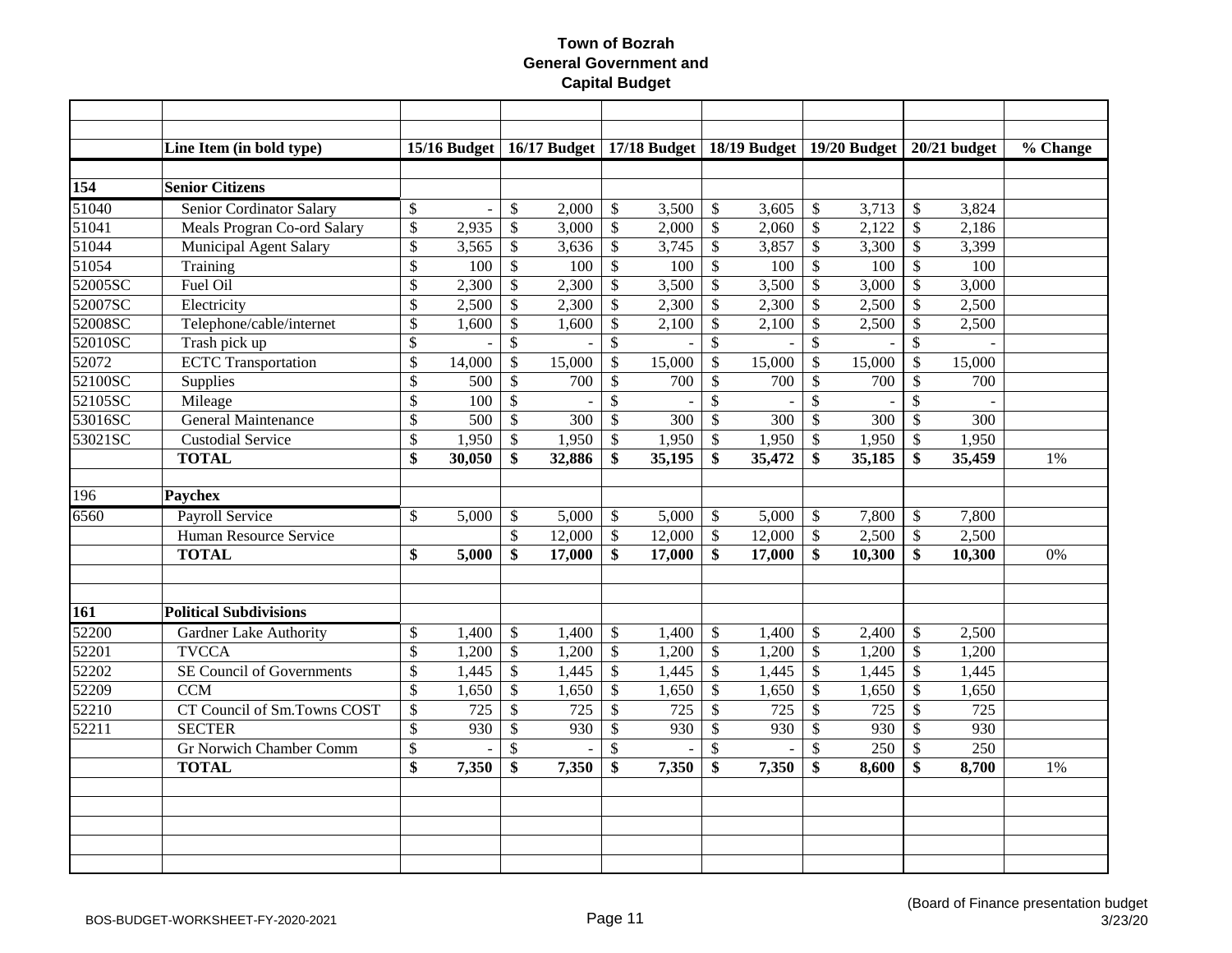|       | Line Item (in bold type)                |                    | $15/16$ Budget |                           |                |                           |                          |                           | 16/17 Budget   17/18 Budget   18/19 Budget   19/20 Budget |                           |         |                 | $20/21$ budget | % Change |
|-------|-----------------------------------------|--------------------|----------------|---------------------------|----------------|---------------------------|--------------------------|---------------------------|-----------------------------------------------------------|---------------------------|---------|-----------------|----------------|----------|
|       |                                         |                    |                |                           |                |                           |                          |                           |                                                           |                           |         |                 |                |          |
| 190   | <b>Gen Gov Capital Projects</b>         |                    |                |                           |                |                           |                          |                           |                                                           |                           |         |                 |                |          |
| 52081 | <b>Overlay Town Road</b>                | \$                 | 165,000        | $\boldsymbol{\mathsf{S}}$ | 165,000        | $\mathcal{S}$             | 20,000                   | $\mathcal{S}$             | 165,000                                                   | $\mathcal{S}$             | 165,000 | \$              | 165,000        |          |
| 52083 | <b>Drainage Projects</b>                | \$                 | 7,000          | $\mathbb{S}$              | 20,000         | $\boldsymbol{\mathsf{S}}$ | 20,000                   | $\mathcal{S}$             | 15,000                                                    | \$                        | 15,000  | \$              | 10,000         |          |
| 53088 | <b>Renovation Bonds Principle</b>       | \$                 | 320,000        | $\mathcal{S}$             | 320,000        | $\sqrt{\ }$               | 320,000                  | $\mathcal{S}$             | 320,000                                                   | \$                        | 320,000 | $\mathcal{S}$   | 320,000        |          |
| 53089 | <b>Renovation Bonds Interest</b>        | \$                 | 125,580        | $\mathcal{S}$             | 112,700        | $\boldsymbol{\mathsf{S}}$ | 99,820                   | $\mathcal{S}$             | 86,940                                                    | \$                        | 74,060  | $\mathcal{S}$   | 61,180         |          |
|       | <b>Utilities Payment Principle</b>      |                    |                |                           |                |                           |                          |                           |                                                           |                           |         | \$              | 85,000         |          |
|       | <b>Utilities Payment Interest</b>       |                    |                |                           |                |                           |                          |                           |                                                           | \$                        | 31,163  | $\mathcal{S}$   | 54,740         |          |
| 54060 | Fire Dept Capital Equipment             | \$                 | 18,000         | \$                        | 63,500         | \$                        | $\overline{a}$           | $\mathcal{S}$             | 142,934                                                   | \$                        | 10,000  | $\mathcal{S}$   | 45,000         |          |
| 54062 | <b>Used Plow Trucks-2017</b>            |                    |                | $\mathcal{S}$             | 50,000         | $\sqrt{\ }$               | $\sim$                   | $\mathcal{S}$             |                                                           | \$                        |         |                 |                |          |
| 54067 | Town Wide Guide Rail                    | \$                 | 15,000         | $\boldsymbol{\mathsf{S}}$ | 10,000         | \$                        | 10,000                   | $\mathcal{S}$             | 15,000                                                    | \$                        | 20,000  | \$              | 20,000         |          |
| 54069 | <b>School Emergency Generator</b>       | \$                 | 2,500          | $\$$                      | 10,800         | \$                        | 2,500                    | $\boldsymbol{\mathsf{S}}$ | 2,498                                                     | \$                        | 2,500   | $\mathcal{S}$   | 2,500          |          |
| 54065 | <b>DPW</b> Equipment                    | $\$\,$             | 30,000         | $\boldsymbol{\mathsf{S}}$ | 25,000         | \$                        | 35,000                   | $\mathcal{S}$             | 125,000                                                   | \$                        | 35,000  | $\mathcal{S}$   | 10,000         |          |
| 55003 | Farm Land Preservation Fund             | $\mathcal{S}$      | 1              | $\mathbb{S}$              | $\mathbf{1}$   | $\mathcal{S}$             |                          | $\mathcal{S}$             |                                                           | $\mathcal{S}$             |         | $\mathcal{S}$   | 1              |          |
| 55006 | Repairs Senior Center                   | \$                 | 15,000         | $\mathcal{S}$             | 7,500          | $\mathcal{S}$             | 2,500                    | $\mathcal{S}$             | 2,500                                                     | $\mathcal{S}$             | 8,500   | $\mathcal{S}$   |                |          |
| 55007 | Sewer Project/EIE                       | \$                 | 24,000         | $\mathcal{S}$             |                | $\boldsymbol{\mathsf{S}}$ |                          | $\mathcal{S}$             |                                                           | \$                        | 100,000 | $\mathcal{S}$   | 40,000         |          |
| 55009 | <b>IT Capital</b>                       | $\mathcal{S}$      | 10,000         | $\mathcal{S}$             | 10,000         | $\mathcal{S}$             | 25,000                   | $\mathcal{S}$             | 15,000                                                    | $\boldsymbol{\mathsf{S}}$ | 15,000  | $\mathcal{S}$   | 5,000          |          |
| 55010 | RFP Des/Engr Soccer Field               | $\mathbf{\hat{S}}$ | 9,500          | $\mathcal{S}$             | 5,000          | \$                        | 5,000                    | $\mathcal{S}$             |                                                           | $\boldsymbol{\mathsf{S}}$ |         |                 |                |          |
|       | DPW Pole Barn/Dog Pound Renov           |                    |                |                           |                |                           |                          | $\mathcal{S}$             |                                                           | $\mathcal{S}$             | 35,000  | $\mathcal{S}$   | 40,000         |          |
| 55012 | Rt. 82 Water Design-Village SWalk       |                    |                | $\mathcal{S}$             | 60,000         | \$                        | 20,000                   | $\mathcal{S}$             | 35,000                                                    | \$                        |         |                 |                |          |
| 55013 | <b>Transfer Site Repairs</b>            |                    |                |                           |                | \$                        | $\overline{\phantom{a}}$ | $\mathcal{S}$             |                                                           | \$                        |         | $\mathcal{S}$   | 10,000         |          |
| 55014 | <b>STEAP Pass Through</b>               |                    |                |                           |                |                           |                          | $\mathcal{S}$             | 250,000                                                   | $\boldsymbol{\mathsf{S}}$ |         |                 |                |          |
| 55015 | <b>Diesel Emission Grant</b>            |                    |                |                           |                |                           |                          | $\mathcal{S}$             | 221,328                                                   | \$                        |         |                 |                |          |
| 55016 | DPW Truck Finance (Freightliner)        |                    |                |                           |                |                           |                          |                           |                                                           | \$                        | 30,925  | \$              | 30,925         |          |
|       |                                         |                    |                |                           |                |                           |                          |                           |                                                           |                           |         |                 |                |          |
|       | <b>TOTAL</b>                            | \$                 | 741,581        | \$                        | 859,501        | \$                        | 559,821                  |                           | \$1,396,201                                               | \$                        | 862,149 | \$              | 899,346        | 4%       |
|       |                                         |                    |                |                           |                |                           |                          |                           |                                                           |                           |         |                 |                |          |
|       |                                         |                    |                |                           |                |                           |                          |                           |                                                           |                           |         |                 |                |          |
|       |                                         |                    |                |                           |                |                           |                          |                           |                                                           |                           |         |                 |                |          |
|       |                                         |                    |                |                           |                |                           |                          |                           |                                                           |                           |         |                 |                |          |
| 195   | <b>BD</b> of <b>ED</b> Capital Projects |                    |                |                           |                |                           |                          |                           |                                                           |                           |         |                 |                |          |
| 56004 | Roof Replacement Project                |                    |                |                           |                |                           |                          | <sup>\$</sup>             | 1,450,000                                                 | <sup>\$</sup>             |         |                 |                |          |
|       | <b>UST</b> replacement                  |                    |                |                           |                |                           |                          |                           |                                                           |                           |         | $\overline{\$}$ | 150,000        |          |
|       | <b>TOTAL</b>                            | \$                 |                | \$                        | $\blacksquare$ | \$                        | $\blacksquare$           |                           | \$1,450,000                                               | \$                        |         | \$              | 150,000        |          |
|       |                                         |                    |                |                           |                |                           |                          |                           |                                                           |                           |         |                 |                |          |
|       |                                         |                    |                |                           |                |                           |                          |                           |                                                           |                           |         |                 |                |          |
|       |                                         |                    |                |                           |                |                           |                          |                           |                                                           |                           |         |                 |                |          |